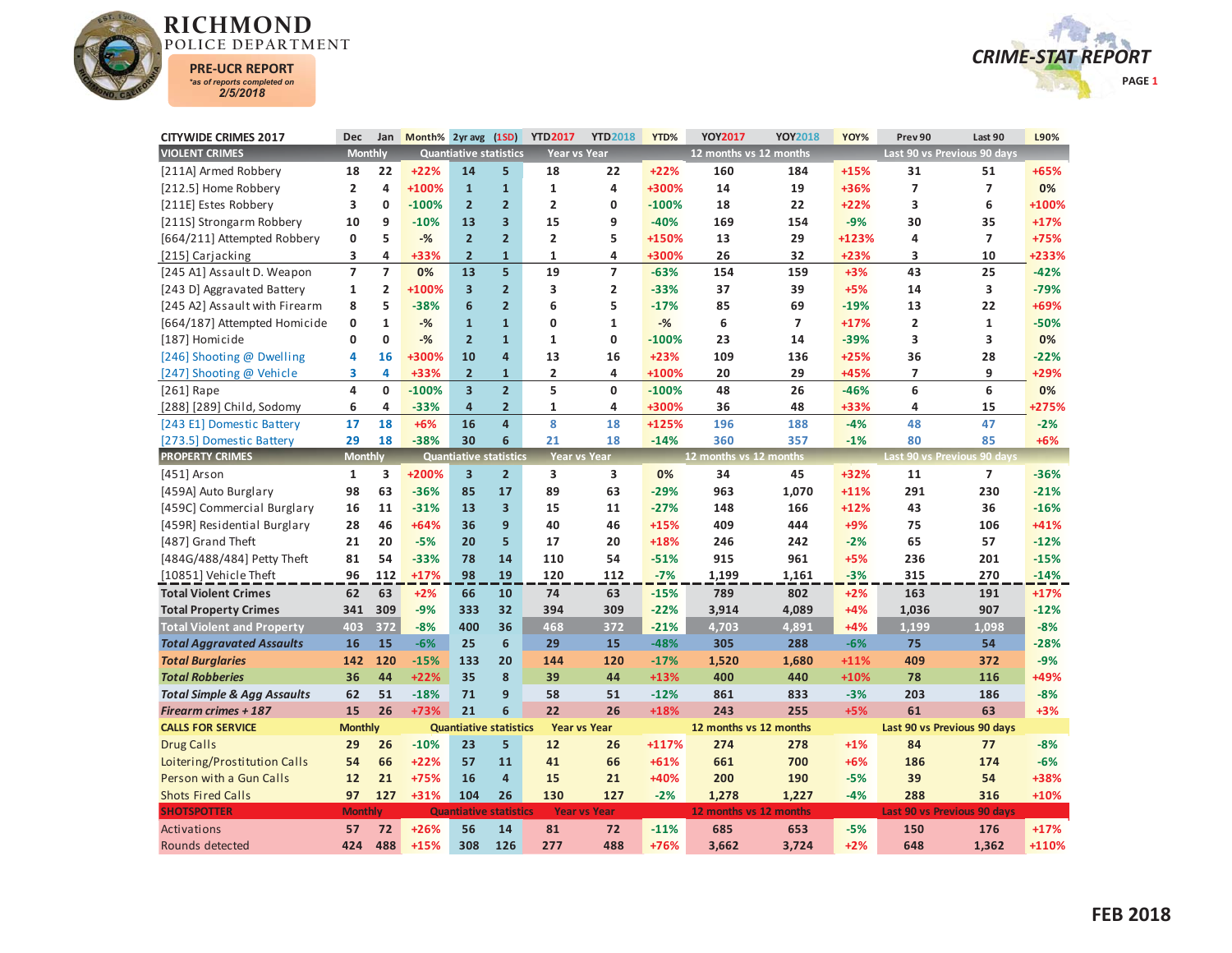



| <b>CITYWIDE CFS 2018</b>                                    | December        | January | <b>Month</b><br>Change | Average<br>per mo | Std Dev.<br>Value $(+)$ | <b>YTD2017</b>  | <b>YTD2018</b>  | <b>YTD</b><br>%  | <b>YOY2017</b> | <b>YOY2018</b> | <b>YOY</b><br>% |
|-------------------------------------------------------------|-----------------|---------|------------------------|-------------------|-------------------------|-----------------|-----------------|------------------|----------------|----------------|-----------------|
| <b>COMMUNICATIONS</b>                                       |                 |         |                        |                   |                         |                 |                 |                  |                |                |                 |
| 911 Calls                                                   | 1,926           | 1,788   | $-7%$                  | 2,021             | 142                     | 1,991           | 1,788           | $-10%$           | 23,793         | 24,711         | $+4%$           |
| Other Incoming Calls                                        | 5,136           | 5,342   | $+4%$                  | 6,114             | 505                     | 5,969           | 5,342           | $-11%$           | 76,315         | 70,409         | $-8%$           |
| <b>Total Calls</b>                                          | 7,062           | 7,130   | $+1%$                  | 8,135             | 529                     | 7,960           | 7,130           | $-10%$           | 100,108        | 95,120         | $-5%$           |
| Calls Routed to Patrol                                      | 5,096           | 4,771   | $-6%$                  | 5,454             | 283                     | 5,303           | 4,771           | $-10%$           | 66,769         | 64,126         | $-4%$           |
| Officer-Initiated Calls                                     | 1,966           | 2,359   | +20%                   | 2,681             | 367                     | 2,657           | 2,359           | $-11%$           | 33,339         | 30,994         | $-7%$           |
| <b>Total Patrol Calls</b>                                   | 7,062           | 7,130   | $+1%$                  | 8,135             | 529                     | 7,960           | 7,130           | $-10%$           | 100,108        | 95,120         | $-5%$           |
| <b>% Officer-Initiated Calls</b>                            | 28%             | 33%     | +19%                   | 33%               | 3%                      | 33%             | 33%             | $-1%$            | 33%            | 33%            | $-1%$           |
| <b>CALL VOLUME</b>                                          |                 |         |                        |                   |                         |                 |                 |                  |                |                |                 |
| Priority 1 (P1)                                             | 178             | 152     | $-15%$                 | 157               | 15                      | 157             | 152             | $-3%$            | 1,849          | 1,930          | $+4%$           |
| Priority 2 (P2)                                             | 2,338           | 2,196   | $-6%$                  | 2,597             | 199                     | 2,509           | 2,196           | $-12%$           | 31,678         | 30,651         | $-3%$           |
| Priority 3 (P3)                                             | 2,104           | 2,074   | $-1%$                  | 2,458             | 187                     | 2,416           | 2,074           | $-14%$           | 30,555         | 28,437         | $-7%$           |
| <b>AVERAGE OF MEDIAN RESPONSE TIME (in minutes:seconds)</b> |                 |         |                        |                   |                         |                 |                 |                  |                |                |                 |
| P1 Median Reponse Time                                      | 06:28           | 05:12   | $-20%$                 | 06:07             | 00:27                   | 05:46           | 05:12           | $-10%$           | 05:58          | 06:15          | $+5%$           |
| P2 Median Response Time                                     | 12:21           | 12:14   | $-1%$                  | 11:39             | 00:59                   | 10:57           | 12:14           | $+12%$           | 10:54          | 12:24          | $+14%$          |
| P3 Median Response Time                                     | 12:31           | 09:49   | $-22%$                 | 08:57             | 02:39                   | 06:47           | 09:49           | +45%             | 07:25          | 10:29          | $+41%$          |
| <b>Crime Rate by Population</b>                             | <b>December</b> | January | Change                 |                   |                         | <b>YTD 2017</b> | <b>YTD 2018</b> | YTD <sub>%</sub> | <b>YoY 17</b>  | <b>YoY 18</b>  | YoY %           |
| Population size                                             | 110,000         | 110,000 |                        |                   |                         | 110,000         | 110,000         |                  | 110,000        | 110,000        |                 |
| Violent Crime per Capita                                    | 56.36           | 57.27   | $+2%$                  |                   |                         | 67.3            | 57.3            | $-15%$           | 717.3          | 729.1          | $+2%$           |
| Property Crime per Capita                                   | 310.0           | 280.9   | $-9%$                  |                   |                         | 358.2           | 280.9           | $-22%$           | 3558.2         | 3717.3         | $+4%$           |
| Richmond Crime Rate per Capita                              | 366.4           | 338.2   | $-8%$                  |                   |                         | 425.5           | 338.2           | $-21%$           | 4275.5         | 4446.4         | $+4%$           |
| Assaults per Capita                                         | 14.5            | 13.6    | $-6%$                  |                   |                         | 26.4            | 13.6            | $-48%$           | 277.3          | 261.8          | $-6%$           |
| Burglary per Capita                                         | 129.1           | 109.1   | $-15%$                 |                   |                         | 130.9           | 109.1           | $-17%$           | 1381.8         | 1527.3         | $+11%$          |
| Robbery per Capita                                          | 32.7            | 40.0    | $+22%$                 |                   |                         | 35.5            | 40.0            | $+13%$           | 363.6          | 400.0          | $+10%$          |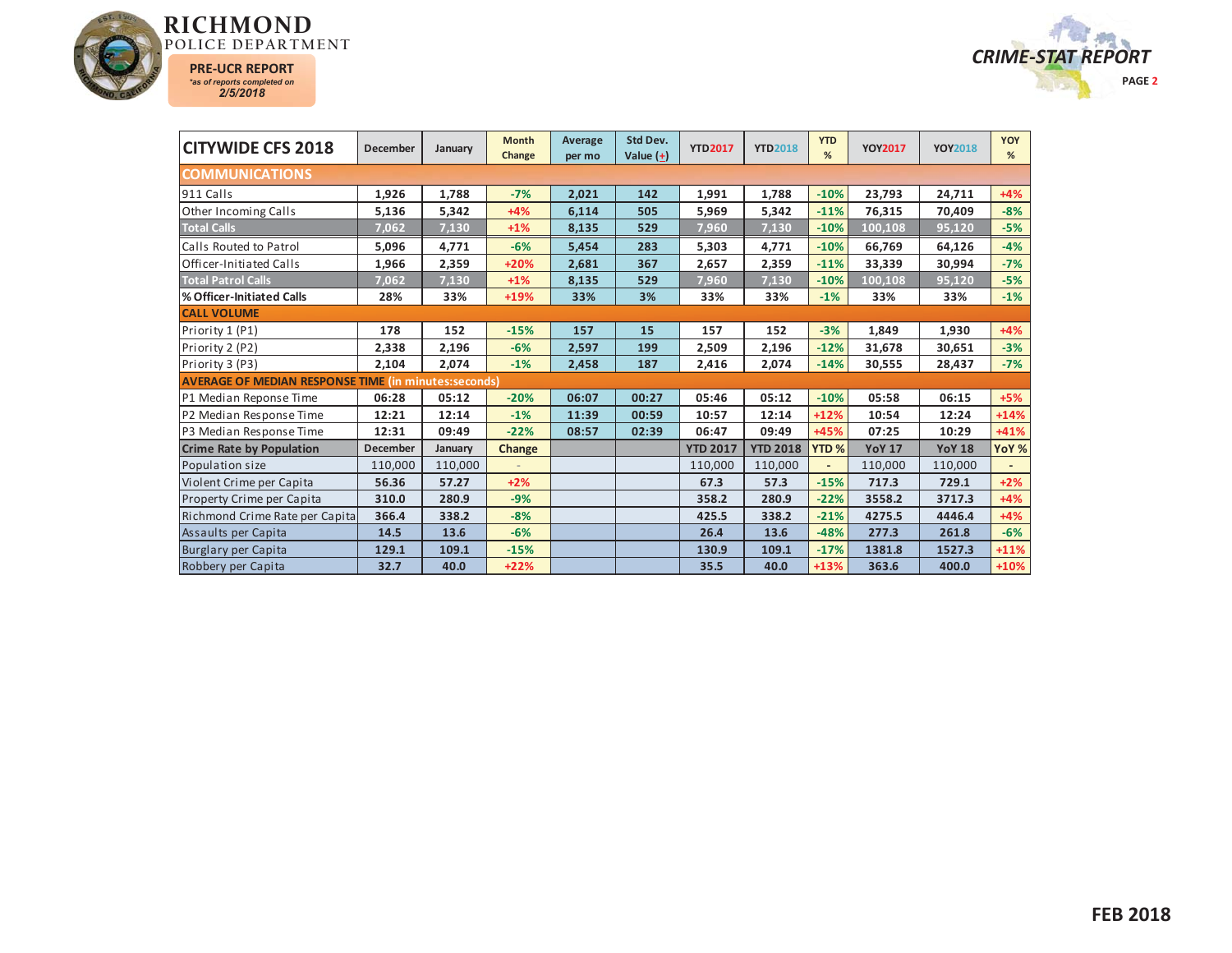











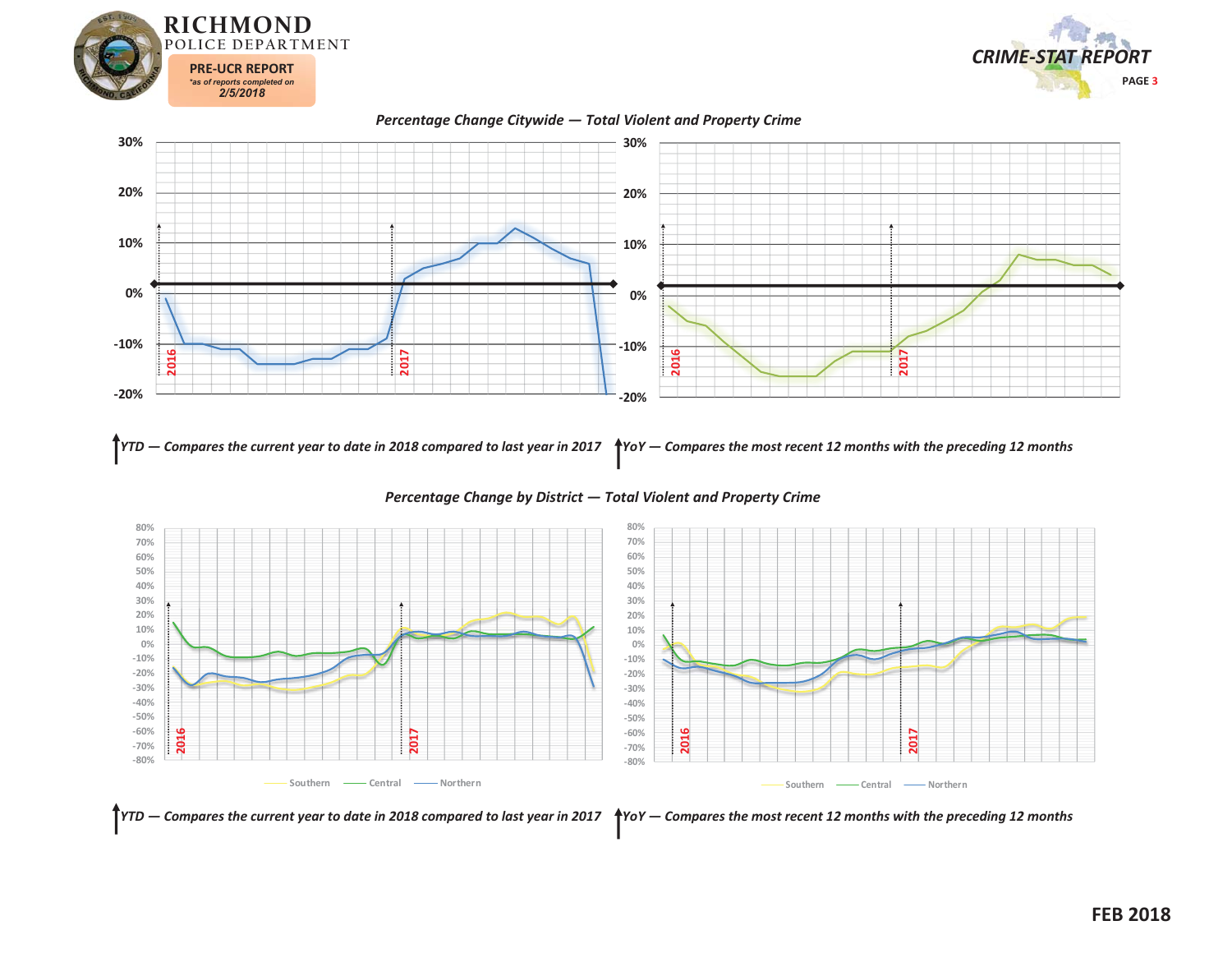

Rounds Detected



| <b>SOUTHERN PART 1 CRIMES</b>     |                         |                         |                         |                         | Jan Feb Mar Apr May Jun Jul Aug Sep Oct Nov Dec |                |                |          |                         |                         |                         |                | <b>Month</b><br>%             | 2 year SD<br>avg | (1SD)                   |                         | YTD2017 YTD2018 | <b>YTD</b><br>% |                        | YOY2017 YOY2018        | YOY<br>% | Last 90<br>Previous Current | Last 90             | L90<br>%    |
|-----------------------------------|-------------------------|-------------------------|-------------------------|-------------------------|-------------------------------------------------|----------------|----------------|----------|-------------------------|-------------------------|-------------------------|----------------|-------------------------------|------------------|-------------------------|-------------------------|-----------------|-----------------|------------------------|------------------------|----------|-----------------------------|---------------------|-------------|
| <b>VIOLENT CRIMES</b>             |                         |                         |                         |                         |                                                 | <b>Monthly</b> |                |          |                         |                         |                         |                | <b>Quantiative statistics</b> |                  |                         |                         | Year vs Year    |                 |                        | 12 months vs 12 months |          |                             | Last 90 days        |             |
| [211A] Armed Robbery              | 6                       | $\overline{2}$          | $\overline{\mathbf{3}}$ | $\overline{2}$          | $\overline{1}$                                  | 9              | q              | 5        | $\overline{\mathbf{1}}$ | 3                       | $\overline{a}$          | $\overline{a}$ | +50%                          | 4                | $\overline{2}$          | $\overline{2}$          | 6               | +200%           | 41                     | 49                     | $+20%$   | 9                           | 14                  | +56%        |
| [212.5] Home Robbery              | $\mathbf{1}$            | $\overline{0}$          | $\Omega$                | 1                       | 0                                               |                | $\overline{0}$ |          | $\Omega$                | $\Omega$                | $\mathbf{1}$            | $\mathbf 0$    | $-$ %                         | 0                | $\mathbf{1}$            | $\mathbf 0$             | $\mathbf{1}$    | $-%$            | $\overline{2}$         | 6                      | +200%    | $\overline{2}$              | $\overline{2}$      | 0%          |
| [211E] Estes Robbery              | $\bf{0}$                | $\mathbf{1}$            | $\mathbf{0}$            | $\mathbf{1}$            |                                                 | O              | $\Omega$       | $\Omega$ | $\Omega$                | $\Omega$                | $\Omega$                | $\mathbf{1}$   | $-100%$                       | $\mathbf{1}$     | 1                       | $\Omega$                | 0               | $-$ %           | 9                      | 4                      | $-56%$   | $\mathbf 0$                 | $\mathbf{1}$        | $-$ %       |
| [211S] Strongarm Robbery          | $\overline{4}$          | $\overline{a}$          | $\overline{\mathbf{8}}$ | 6                       |                                                 | 3              | $\overline{2}$ |          | $\overline{2}$          | $\Omega$                | $\overline{2}$          | $\overline{3}$ | +33%                          | 4                | $\overline{2}$          | 6                       | 4               | $-33%$          | 48                     | 36                     | $-25%$   | 3                           | 9                   | <b>200%</b> |
| [664/211] Attempted Robbery       | $\mathbf{1}$            | $\bf{0}$                | $\mathbf{0}$            | $\Omega$                |                                                 |                |                |          |                         | $\Omega$                | $\Omega$                | $\Omega$       | $-%$                          | 0                | $\mathbf{1}$            | $\Omega$                | $\mathbf{1}$    | $-$ %           | 3                      | 5                      | $+67%$   | $\mathbf{1}$                | 1                   | 0%          |
| [215] Carjacking                  | $\mathbf{1}$            | $\mathbf{1}$            | $\Omega$                | $\overline{2}$          | ŋ                                               |                |                |          |                         | $\Omega$                | $\Omega$                | $\overline{2}$ | $-50%$                        | $\mathbf{1}$     | $\mathbf{1}$            | $\mathbf 0$             | 1               | $-$ %           | 5                      | 9                      | +80%     | $\overline{2}$              | 3                   | +50%        |
| [245 A1] Assault D. Weapon        | 3                       | $\overline{\mathbf{3}}$ | $\overline{2}$          | 6                       | 8                                               | 3              |                |          |                         | $\overline{\mathbf{3}}$ | $\overline{\mathbf{z}}$ | $\overline{a}$ | $-25%$                        | 4                | $\overline{2}$          | 9                       | 3               | $-67%$          | 44                     | 58                     | +32%     | 16                          | 9                   | $-44%$      |
| [243 D] Aggravated Battery        | $\mathbf{0}$            | 5                       | $\overline{\mathbf{3}}$ | O                       |                                                 |                |                |          | $\overline{2}$          | $\mathbf{1}$            | $\overline{0}$          | $\Omega$       | $-%$                          | $\mathbf{1}$     | $\mathbf{1}$            | $\mathbf{1}$            | 0               | $-100%$         | 6                      | 15                     | +150%    | 5                           | $\mathbf 0$         | $-100%$     |
| [245 A2] Assault with Firearm     | $\bf{0}$                | $\mathbf{1}$            | $\overline{2}$          | $\mathbf{1}$            |                                                 |                |                |          | $\Omega$                |                         | 5                       | $\Omega$       | $-$ %                         | $\overline{2}$   | $\mathbf{1}$            | $\mathbf{1}$            | 0               | $-100%$         | 30                     | 16                     | $-47%$   | 3                           | 5                   | $+67%$      |
| [664/187] Attempted Homicide      | $\mathbf{1}$            | $\bf{0}$                | $\Omega$                | $\Omega$                | ŋ                                               |                |                |          | n                       | $\Omega$                | n                       | $\Omega$       | $-$ %                         | 0                | $\Omega$                | 0                       | $\mathbf{1}$    | $-%$            | $\overline{2}$         | 4                      | +100%    | $\mathbf{1}$                | $\mathbf{1}$        | 0%          |
| [187] Homicide                    | $\mathbf{0}$            | $\overline{0}$          | $\Omega$                | $\Omega$                |                                                 |                |                |          | $\Omega$                | $\Omega$                | $\overline{0}$          | $\Omega$       | $-$ %                         | $\mathbf{1}$     | 1                       | 1                       | $\mathbf{0}$    | $-100%$         | 10                     | 4                      | $-60%$   | 3                           | $\mathbf{0}$        | $-100%$     |
| [246] Shooting @ Dwelling         | $\overline{\mathbf{3}}$ | 3                       | $\overline{2}$          | Δ                       |                                                 |                |                |          |                         |                         | Δ                       | $\overline{0}$ | $-$ %                         | 3                | $\overline{2}$          | 6                       | 3               | $-50%$          | 32                     | 39                     | $+22%$   | 11                          | $\overline{7}$      | $-36%$      |
| [247] Shooting @ Vehicle          | $\mathbf{1}$            | $\overline{2}$          | 1                       | $\Omega$                | በ                                               |                |                |          |                         | $\mathbf 0$             | 1                       | $\mathbf{1}$   | 0%                            | $\mathbf{1}$     | $\mathbf{1}$            | 1                       | $\mathbf{1}$    | 0%              | 6                      | 11                     | $+83%$   | 1                           | 3                   | +200%       |
| $[261]$ Rape                      | $\mathbf 0$             | $\Omega$                | $\mathbf{1}$            | Ω                       | በ                                               |                |                |          |                         | 1                       | $\Omega$                | $\Omega$       | $-$ %                         | $\mathbf{1}$     | $\mathbf{1}$            | $\overline{2}$          | 0               | $-100%$         | 13                     | 4                      | $-69%$   | $\overline{2}$              | $\mathbf{0}$        | $-100%$     |
| [288] Lewd Acts on Child          | $\overline{2}$          | $\mathbf{1}$            | $\overline{2}$          | O                       | 3                                               |                |                |          |                         | $\overline{0}$          | $\Omega$                | $\mathbf{1}$   | +100%                         | $\mathbf{1}$     | $\mathbf{1}$            | 0                       | $\overline{2}$  | $-$ %           | 8                      | 13                     | $+63%$   | $\mathbf{1}$                | 3                   | +200%       |
| [243 E1] Domestic Battery         | 9                       | 8                       | 6                       | 9                       | 6                                               |                |                |          | 13                      | 6                       | 4                       | 5              | +80%                          | 6                | 3                       | $\overline{\mathbf{3}}$ | 9               | +200%           | 55                     | 82                     | +49%     | 26                          | 18                  | $-31%$      |
| [273.5] Domestic Battery          | $\overline{4}$          | 11                      | 13                      | 14                      | 11                                              | q              | 17             | 12       | 14                      |                         | 14                      | 6              | $-33%$                        | 9                | $\overline{\mathbf{4}}$ | 6                       | 4               | $-33%$          | 90                     | 129                    | +43%     | 30                          | 24                  | $-20%$      |
| <b>PROPERTY CRIMES</b>            |                         |                         |                         |                         |                                                 | <b>Monthly</b> |                |          |                         |                         |                         |                | <b>Quantiative statistics</b> |                  |                         | <b>Year vs Year</b>     |                 |                 | 12 months vs 12 months |                        |          | Last 90 days                |                     |             |
| [451] Arson                       | $\mathbf{0}$            | $\overline{2}$          | $\Omega$                | $\Omega$                | $\overline{2}$                                  |                | n              |          | $\Omega$                | $\overline{2}$          | $\mathbf{1}$            | $\Omega$       | $-%$                          | 1                | 1                       | 1                       | 0               | $-100%$         | 8                      | 9                      | $+13%$   | 3                           | 1                   | $-67%$      |
| [459A] Auto Burglary              | 15                      | 50                      | 31                      | 20                      | 41                                              | 39             | 43             | 46       | 35                      | 29                      | 22                      | 41             | $-63%$                        | 32               | 10                      | 35                      | 15              | $-57%$          | 350                    | 412                    | $+18%$   | 110                         | 78                  | $-29%$      |
| [459C] Commercial Burglary        | $\overline{\mathbf{3}}$ | $\overline{\mathbf{3}}$ | 11                      | $\overline{\mathbf{g}}$ | 8                                               | 5              |                |          | 6                       | 5                       | $\overline{\mathbf{3}}$ | 6              | $-50%$                        | 5                | 3                       | 8                       | 3               | $-63%$          | 48                     | 69                     | $+44%$   | 15                          | 12                  | $-20%$      |
| [459R] Residential Burglary       | 17                      | 14                      | <b>16</b>               | 14                      | 14                                              | 11             |                |          |                         | 8                       | $\overline{7}$          | 9              | +89%                          | 9                | 4                       | 11                      | 17              | +55%            | 83                     | 132                    | +59%     | 23                          | 33                  | +43%        |
| [487] Grand Theft                 | 5                       | 8                       | 5                       | 5                       | 5                                               | 8              |                |          |                         | $\overline{a}$          | $\overline{2}$          | 5              | 0%                            | 5                | $\overline{\mathbf{3}}$ | $\overline{\mathbf{3}}$ | 5               | $+67%$          | 56                     | 73                     | +30%     | 19                          | 15                  | $-21%$      |
| [484G/488/484] Petty Theft        | 19                      | 20                      | 27                      | 15                      | 29                                              | 26             | 34             | 24       | 25                      | 21                      | 19                      | 17             | $+12%$                        | 23               | 5                       | 31                      | 19              | $-39%$          | 260                    | 289                    | $+11%$   | 70                          | 68                  | $-3%$       |
| [10851] Vehicle Theft             | 31                      | 24                      | 23                      | 30                      | 31                                              | 31             | 20             | 33       | 28                      | 28                      | 20                      | 23             | $+35%$                        | 25               | $\overline{7}$          | 22                      | 31              | $+41%$          | 269                    | 329                    | $+22%$   | 89                          | 81                  | $-9%$       |
| <b>Total Violent Crimes</b>       | 19                      | 18                      | 21                      | 19                      | 18                                              | 26             | 25             | 25       | 14                      | 9                       | 14                      | <b>15</b>      | $+27%$                        | 19               | 4                       | 22                      | 19              | $-14%$          | 221                    | 223                    | $+1%$    | 48                          | 48                  | 0%          |
| <b>Total Property Crimes</b>      | 90                      |                         | 121 113                 | 92                      | 130 121 119 123 109                             |                |                |          |                         | 97                      | 74                      | 101            | $-11%$                        | 99               | 17                      | 111                     | 90              | $-19%$          | 1,074                  | 1,313                  | $+22%$   | 329                         | 288                 | $-12%$      |
| <b>Total Violent and Property</b> | 109                     | 39                      |                         |                         | 134 111 148 147 144 148 123 106                 |                |                |          |                         |                         |                         | 116            | $-6%$                         | 118              | 20                      | 133                     | 109             | $-18%$          | 1.295                  | 1.536                  | $+19%$   | 377                         | 336                 | $-11%$      |
| <b>Total Aggravated Assaults</b>  | $\overline{4}$          | 9                       | $\overline{7}$          | $\overline{7}$          | 11                                              | 6              | 14             | 16       | $\overline{ }$          | 5                       | $\overline{7}$          | $\overline{a}$ | 0%                            | 8                | 3                       | 12                      | $\overline{4}$  | $-67%$          | 92                     | 97                     | $+5%$    | 28                          | 15                  | $-46%$      |
| <b>Total Burglaries</b>           | 35                      | 67                      | 58                      | 42                      | 63                                              | 55             | 57             | 57       | 49                      | 42                      | 32                      | 56             | $-38%$                        | 46               | 11                      | 54                      | 35              | $-35%$          | 481                    | 613                    | $+27%$   | 148                         | 123                 | $-17%$      |
| <b>Total Robberies</b>            | 13                      | 8                       |                         | 11 12                   | $\overline{a}$                                  | 16             | 11             | 9        | 5                       | 3                       | $\overline{7}$          | 10             | +30%                          | 9                | $\overline{\mathbf{3}}$ | 8                       | 13              | +63%            | 108                    | 109                    | $+1%$    | 17                          | 30                  | +76%        |
|                                   |                         |                         |                         |                         |                                                 |                |                |          |                         |                         |                         |                |                               |                  |                         |                         |                 |                 |                        |                        |          |                             |                     |             |
| <b>CALLS FOR SERVICE</b>          |                         |                         |                         |                         |                                                 | <b>Monthly</b> |                |          |                         |                         |                         |                | <b>Quantiative statistics</b> |                  |                         | <b>Year vs Year</b>     |                 |                 | 12 months vs 12 months |                        |          |                             | Last 90 days        |             |
| Drugs                             | 3                       | 5                       | 6                       | $\overline{7}$          | $\overline{7}$                                  | $\mathbf{1}$   | 3              | 5        | 5                       | 14                      | 5                       | 5              | $-40%$                        | 6                | 3                       | 3                       | 8               | +167%           | 76                     | 71                     | $-7%$    | 24                          | 18                  | $-25%$      |
| Loitering 647B                    | 12                      | 14                      | 16                      | 11                      | 24                                              | 26             | 21             | 20       | 20                      | 18                      | 22                      | 9              | +33%                          | 19               | 5                       | 12                      | 13              | $+8%$           | 242                    | 214                    | $-12%$   | 58                          | 44                  | $-24%$      |
| Person with gun                   | $\overline{2}$          | $\overline{7}$          | $\overline{\mathbf{z}}$ | 6                       |                                                 | 5              | 5              |          | $\mathbf{8}$            | $\Omega$                | 8                       | $\overline{2}$ | 0%                            | 5                | $\overline{2}$          | $\overline{2}$          | 9               | +350%           | 49                     | 61                     | $+24%$   | 9                           | 19                  | +111%       |
| Shooting                          | 53                      | 27                      | 14                      | 25                      | 30                                              | 33             | 47             | 32       | 26                      | 28                      | 29                      | 23             | +130%                         | 32               | 11                      | 53                      | 39              | $-26%$          | 418                    | 353                    | $-16%$   | 86                          | 91                  | $+6%$       |
| <b>SHOTSPOTTER</b>                |                         |                         |                         |                         |                                                 | <b>Monthly</b> |                |          |                         |                         |                         |                | <b>Quantiative statistics</b> |                  |                         | Year vs Year            |                 |                 | 12 months vs 12 months |                        |          |                             | <b>Last 90 days</b> |             |
| Activations                       | 45                      | 15                      | 14                      | 22                      | <b>19</b>                                       | 18             | 23             | 17       | $\overline{7}$          | 15                      | <b>16</b>               | 23             | +96%                          | 20               | 9                       | 45                      | 24              | $-47%$          | 269                    | 213                    | $-21%$   | 39                          | 63                  | $+62%$      |

d 334 34 64 128 70 101 141 74 62 65 72 <mark>214</mark> +56% 113 75 334 163 <u>-</u>51% 1,530 1,188 -22% 201 449 +123%

**Red boxes = 2017 data**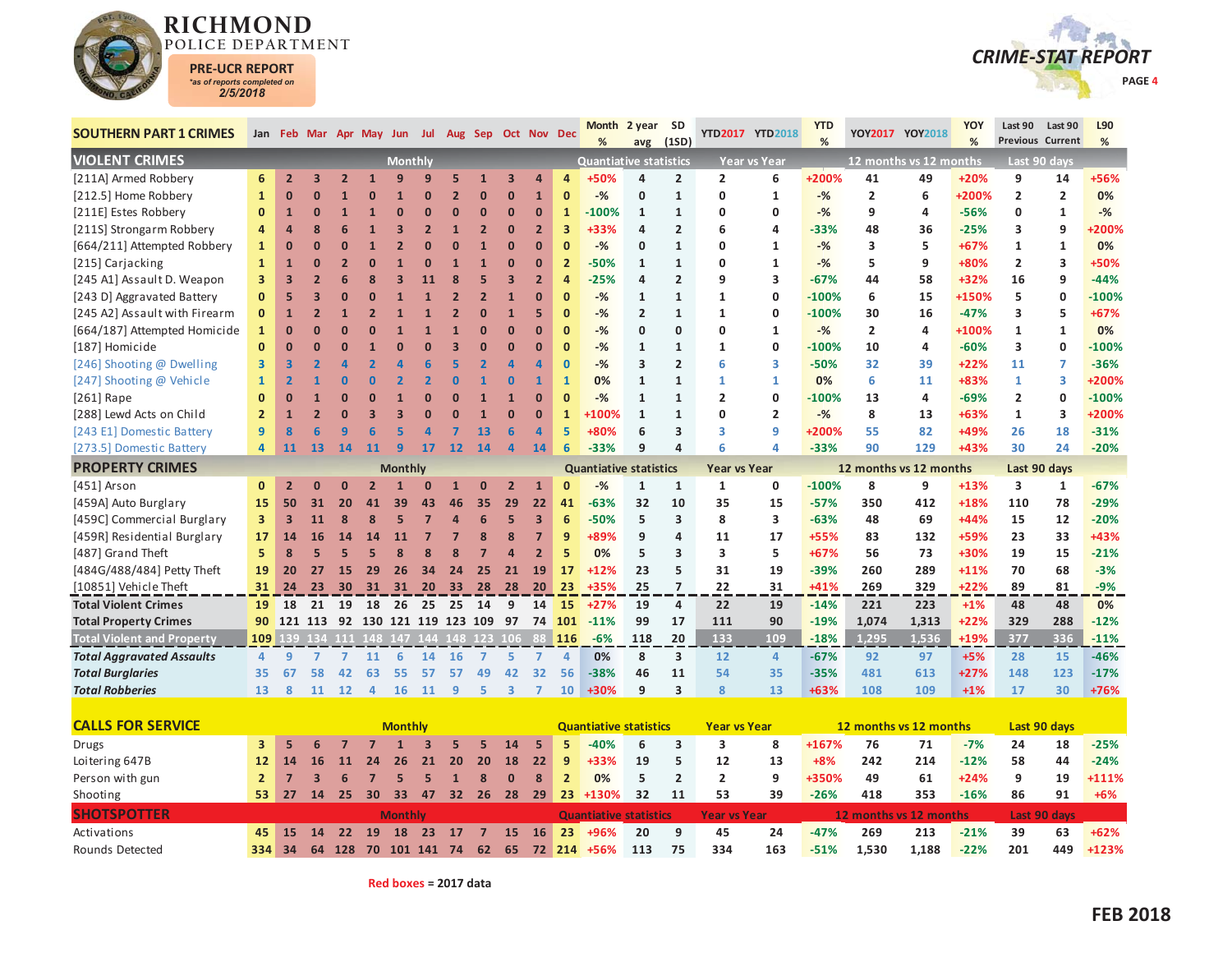



| <b>BEAT 1 SOUTHERN</b>              |              | $Dec$ Jan      | +/-          |         | <b>MON % YoY17 YoY18</b> |               | $+/-$ % |                | $L90P$ L90N    | $+/-$ % |
|-------------------------------------|--------------|----------------|--------------|---------|--------------------------|---------------|---------|----------------|----------------|---------|
| <b>Violent Crimes</b>               |              |                |              |         |                          | YOY 2017-2018 |         |                | LAST90DAYS     |         |
| Robbery 211A Armed                  | 0            | 1              | 1            | $-%$    | 11                       | 7             | $-36%$  | 1              | 2              | +100%   |
| Robbery 212.5 Home                  | 0            | 0              | 0            | $-$ %   | 0                        | 0             | $-%$    | 0              | 0              | $-%$    |
| Robbery 211E Estes                  | $\mathbf{1}$ | 0              | $-1$         | $-100%$ | 0                        | 2             | $-%$    | 0              | 1              | $-%$    |
| Robbery 211S Strongarm              | 0            | 0              | $\mathbf{0}$ | $-%$    | 12                       | 9             | $-25%$  | 1              | 0              | $-100%$ |
| Robbery 664/211 Attempt             | 0            | 0              | 0            | $-$ %   | 0                        | 0             | $-$ %   | 0              | 0              | $-%$    |
| Carjacking 215                      | 0            | 0              | 0            | $-%$    | 3                        | 4             | +33%    | $\overline{2}$ | 0              | $-100%$ |
| Assault DW 245 A1                   | 2            | 0              | $-2$         | $-100%$ | 9                        | 9             | 0%      | 2              | 3              | +50%    |
| Aggravated Battery 243 D            | 0            | 0              | 0            | $-%$    | 2                        | 4             | +100%   | 0              | 0              | $-$ %   |
| Assault Firearm 245 A2              | 0            | 0              | 0            | $-%$    | 6                        | 3             | $-50%$  | 1              | 1              | 0%      |
| Attempt Homicide 664/187            | 0            | 1              | $\mathbf{1}$ | $-$ %   | 0                        | 1             | $-%$    | 0              | $\mathbf{1}$   | $-$ %   |
| Homicide 187                        | 0            | $\mathbf 0$    | 0            | $-$ %   | $\overline{\mathbf{c}}$  | 0             | $-100%$ | 0              | 0              | $-$ %   |
| Shooting @ Dwelling 246             | 0            | 0              | 0            | $-%$    | 7                        | 5             | $-29%$  | $\overline{2}$ | 0              | $-100%$ |
| Shooting @ Vehicle 247              | 1            | 0              | $-1$         | $-100%$ | 0                        | 2             | $-$ %   | 0              | 2              | $-$ %   |
| Rape 261                            | 0            | 0              | 0            | $-$ %   | 6                        | 0             | $-100%$ | 0              | 0              | $-%$    |
| Child, Sodomy 288 289               | 0            | 0              | 0            | $-$ %   | $\mathbf{1}$             | 5             | +400%   | 2              | 0              | $-100%$ |
| Battery 243 E1                      | $\mathbf{1}$ | 0              | $-1$         | $-100%$ | 11                       | 10            | $-9%$   | 6              | $\overline{2}$ | $-67%$  |
| Battery 273.5                       | 0            | 2              | 2            | $-%$    | 14                       | 23            | +64%    | 5              | 4              | $-20%$  |
| <b>Property Crimes</b>              |              |                |              |         |                          | YOY 2017-2018 |         |                | LAST90DAYS     |         |
| Arson 451                           | 0            | 0              | 0            | $-%$    | 2                        | 2             | 0%      | 0              | 1              | $-%$    |
| Auto Burglary 459 A                 | 8            | 4              | $-4$         | $-50%$  | 71                       | 84            | $+18%$  | 19             | 14             | $-26%$  |
| Commercial Burglary 459 C           | 4            | $\mathbf 0$    | $-4$         | $-100%$ | 21                       | 30            | +43%    | 4              | 5              | $+25%$  |
| Residential Burglary 459 R          | 2            | 1              | $-1$         | $-50%$  | 20                       | 20            | 0%      | 7              | 5              | $-29%$  |
| Grand Theft 487                     | $\mathbf{1}$ | $\overline{2}$ | $\mathbf{1}$ | +100%   | 26                       | 28            | $+8%$   | 12             | 3              | $-75%$  |
| Petty Theft 484 488                 | 5            | 5              | 0            | 0%      | 85                       | 88            | $+4%$   | 21             | 15             | $-29%$  |
| Vehicle Theft 10851                 | 4            | 7              | 3            | +75%    | 61                       | 75            | $+23%$  | 21             | 12             | $-43%$  |
| <b>Total Violent Crimes</b>         | 3            | $\overline{2}$ | $-1$         | $-33%$  | 52                       | 44            | $-15%$  | 9              | 8              | $-11%$  |
| <b>Total Property Crimes</b>        | 24           | 19             | $-5$         | $-21%$  | 286                      | 327           | $+14%$  | 84             | 55             | $-35%$  |
| <b>Total Violent and Property</b>   | 27           | 21             | -6           | $-22%$  | 338                      | 371           | $+10%$  | 93             | 63             | $-32%$  |
| <b>Total Burglaries</b>             | 14           | 5              | -9           | $-64%$  | 112                      | 134           | $+20%$  | 30             | 24             | $-20%$  |
| <b>Percentage of Citywide</b>       | 10%          | 4%             | $-6%$        |         | 7%                       | 8%            |         | 7%             | 6%             |         |
| <b>Total Robberies</b>              | $\mathbf{1}$ | $\mathbf{1}$   | 0            | 0%      | 26                       | 22            | $-15%$  | 4              | 3              | $-25%$  |
| <b>Percentage of Citywide</b>       | 3%           | 2%             | $-1%$        |         | 7%                       | 5%            |         | 5%             | 3%             |         |
| Vehicle Theft % Citywide            | 4%           | 6%             | $+2%$        |         | 5%                       | 6%            |         | 7%             | 4%             |         |
| <b>Calls for Service</b>            |              |                |              |         |                          | YOY 2017-2018 |         |                | LAST90DAYS     |         |
| Drugs                               | 0            | 3              | 3            | $-%$    | 30                       | 34            | $+13%$  | 12             | 4              | $-67%$  |
| Loitering 647B                      | 7            | 7              | 0            | 0%      | 170                      | 141           | $-17%$  | 36             | 30             | $-17%$  |
| Person with gun                     | 0            | 1              | $\mathbf{1}$ | $-$ %   | 14                       | 3             | $-79%$  | 0              | $\mathbf{1}$   | $-%$    |
| Shooting                            | 6            | 3              | $-3$         | $-50%$  | 101                      | 74            | $-27%$  | 16             | 20             | $+25%$  |
| <b>Shotspotter</b>                  |              |                |              |         |                          | YOY 2017-2018 |         |                | LAST90DAYS     |         |
| Activations (SSA)                   | 0            | 0              | 0            | $-%$    | 40                       | 22            | $-45%$  | 2              | 1              | $-50%$  |
| Rounds Detected (SSR)               | 0            | 0              | 0            | $-%$    | 212                      | 87            | $-59%$  | 2              | $\mathbf{1}$   | $-50%$  |
| <b>Percentage of Citywide (SSA)</b> | 0%           | 0%             | 0%           |         | 6%                       | 3%            |         | 1%             | 1%             |         |
| Percentage of Citywide (SSR)        | 0%           | 0%             | $0\%$        |         | 6%                       | 2%            |         | 0%             | 0%             |         |

| <b>BEAT 2 SOUTHERN</b>                                       | Dec                      | Jan                     | $+/-$                   | <b>MON % YoY17 YoY18</b> |                         |                | $+/-$ % |                | L90P L90N      | $+/-$ % |
|--------------------------------------------------------------|--------------------------|-------------------------|-------------------------|--------------------------|-------------------------|----------------|---------|----------------|----------------|---------|
| <b>Violent Crimes</b>                                        |                          |                         |                         |                          |                         | YOY 2017-2018  |         |                | LAST90DAYS     |         |
| Robbery 211A Armed                                           | 1                        | 2                       | 1                       | +100%                    | 12                      | 14             | $+17%$  | 3              | 6              | +100%   |
| Robbery 212.5 Home                                           | 0                        | O                       | 0                       | $-%$                     | 0                       | $\mathbf{1}$   | $-%$    | 0              | 0              | $-%$    |
| Robbery 211E Estes                                           | $\mathbf{0}$             | 0                       | 0                       | $-$ %                    | $\mathbf{1}$            | 0              | $-100%$ | 0              | 0              | $-$ %   |
| Robbery 211S Strongarm                                       | $\overline{\mathbf{2}}$  | 3                       | 1                       | +50%                     | 12                      | 9              | $-25%$  | 0              | 6              | $-%$    |
| Robbery 664/211 Attempt                                      | 0                        | 0                       | 0                       | $-%$                     | 1                       | $\mathbf{1}$   | 0%      | 1              | 0              | $-100%$ |
| Carjacking 215                                               | 0                        | $\mathbf{1}$            | $\mathbf{1}$            | $-$ %                    | 2                       | 2              | 0%      | 0              | $\overline{2}$ | $-$ %   |
| Assault DW 245 A1                                            | 1                        | 0                       | $-1$                    | $-100%$                  | 13                      | 12             | $-8%$   | 2              | 1              | $-50%$  |
| Aggravated Battery 243 D                                     | 0                        | 0                       | 0                       | $-%$                     | 0                       | 3              | $-%$    | 1              | 0              | $-100%$ |
| Assault Firearm 245 A2                                       | 3                        | 0                       | $-3$                    | $-100%$                  | 7                       | 6              | $-14%$  | 0              | 3              | $-%$    |
| Attempt Homicide 664/187                                     | 0                        | 0                       | 0                       | $-%$                     | 1                       | 1              | 0%      | 0              | 0              | $-%$    |
| Homicide 187                                                 | 0                        | 0                       | 0                       | $-%$                     | 3                       | $\overline{2}$ | $-33%$  | 2              | 0              | $-100%$ |
| Shooting @ Dwelling 246                                      | 1                        | 0                       | $-1$                    | $-100%$                  | 12                      | 11             | $-8%$   | 4              | 3              | $-25%$  |
| Shooting @ Vehicle 247                                       | 0                        | 0                       | 0                       | $-$ %                    | $\overline{\mathbf{c}}$ | 4              | +100%   | $\mathbf 1$    | $\mathbf 1$    | 0%      |
| Rape 261                                                     | 0                        | 0                       | 0                       | $-$ %                    | 2                       | 1              | $-50%$  | 0              | 0              | $-%$    |
| Child, Sodomy 288 289                                        | 0                        | 0                       | 0                       | $-%$                     | 2                       | 2              | 0%      | 0              | 0              | $-$ %   |
| Battery 243 E1                                               | 1                        | 3                       | $\overline{\mathbf{c}}$ | +200%                    | 14                      | 21             | +50%    | 6              | 4              | $-33%$  |
| Battery 273.5                                                | 8                        | 4                       | $-4$                    | $-50%$                   | 25                      | 38             | +52%    | 8              | 13             | +63%    |
| <b>Property Crimes</b>                                       |                          |                         |                         |                          |                         | YOY 2017-2018  |         |                | LAST90DAYS     |         |
| Arson 451                                                    | 0                        | 0                       | 0                       | $-%$                     | 5                       | 1              | $-80%$  | 0              | 0              | $-%$    |
| Auto Burglary 459 A                                          | 4                        | 6                       | $\overline{2}$          | +50%                     | 40                      | 41             | $+3%$   | 5              | 14             | +180%   |
| Commercial Burglary 459 C                                    | 1                        | $\mathbf{1}$            | 0                       | 0%                       | 5                       | 10             | +100%   | 3              | 4              | +33%    |
| Residential Burglary 459 R                                   | 0                        | 3                       | 3                       | $-$ %                    | 14                      | 19             | +36%    | 4              | 5              | $+25%$  |
| Grand Theft 487                                              | $\mathbf{1}$             | 0                       | $-1$                    | $-100%$                  | 6                       | 8              | +33%    | 1              | 2              | +100%   |
| Petty Theft 484 488                                          | $\overline{\phantom{a}}$ | 8                       | $\mathbf{1}$            | $+14%$                   | 55                      | 51             | $-7%$   | 12             | 21             | +75%    |
| Vehicle Theft 10851                                          | 9                        | 10                      | $\mathbf{1}$            | $+11%$                   | 60                      | 85             | $+42%$  | 24             | 27             | $+13%$  |
| <b>Total Violent Crimes</b>                                  | $\overline{7}$           | $6\phantom{a}$          | $-1$                    | $-14%$                   | 56                      | 54             | $-4%$   | 9              | 18             | +100%   |
| <b>Total Property Crimes</b>                                 | 22                       | 28                      | 6                       | $+27%$                   | 185                     | 215            | $+16%$  | 49             | 73             | +49%    |
| <b>Total Violent and Property</b>                            | 29                       | 34                      | 5                       | $+17%$                   | 241                     | 269            | $+12%$  | 58             | 91             | +57%    |
| <b>Total Burglaries</b>                                      | 5                        | 10                      | 5                       | $+100%$                  | 59                      | 70             | $+19%$  | 12             | 23             | +92%    |
| <b>Percentage of Citywide</b>                                | 4%                       | 8%                      | $+5%$                   |                          | 4%                      | 4%             |         | 3%             | 6%             |         |
| <b>Total Robberies</b>                                       | 3                        | 6                       | 3                       | $+100%$                  | 28                      | 27             | $-4%$   | $\overline{a}$ | 14             | +250%   |
| <b>Percentage of Citywide</b>                                | 8%                       | 14%                     | $+5%$                   |                          | 7%                      | 6%             |         | 5%             | 12%            |         |
| Vehicle Theft % Citywide                                     | 9%                       | 9%                      | $-0%$                   |                          | 5%                      | 7%             |         | 8%             | 10%            |         |
| <b>Calls for Service</b>                                     |                          |                         |                         |                          |                         | YOY 2017-2018  |         |                | LAST90DAYS     |         |
| Drugs                                                        | 2                        | 3                       | $\mathbf{1}$            | +50%                     | 38                      | 28             | $-26%$  | 3              | 8              | +167%   |
| Loitering 647B                                               | $\overline{1}$           | $\overline{\mathbf{c}}$ | 1                       | +100%                    | 20                      | 32             | $+60%$  | 11             | 6              | $-45%$  |
| Person with gun                                              | 0                        | 2                       | $\overline{2}$          | $-%$                     | 14                      | 26             | +86%    | 5              | 7              | +40%    |
| Shooting                                                     | 10                       | 13                      | 3                       | +30%                     | 126                     | 117            | $-7%$   | 27             | 27             | 0%      |
| Shotspotter                                                  |                          |                         |                         |                          |                         | YOY 2017-2018  |         |                | LAST90DAYS     |         |
| Activations (SSA)                                            | 17                       | 8                       | -9<br>$-144$            | $-53%$                   | 128                     | 103            | $-20%$  | 22             | 30             | +36%    |
| Rounds Detected (SSR)<br><b>Percentage of Citywide (SSA)</b> | 172<br>30%               | 28<br>11%               | $-19%$                  | $-84%$                   | 694                     | 567<br>16%     | $-18%$  | 147<br>15%     | 212<br>17%     | $+44%$  |
| Percentage of Citywide (SSR)                                 | 41%                      | 6%                      | $-35%$                  |                          | 19%<br>19%              | 15%            |         | 23%            | 16%            |         |
|                                                              |                          |                         |                         |                          |                         |                |         |                |                |         |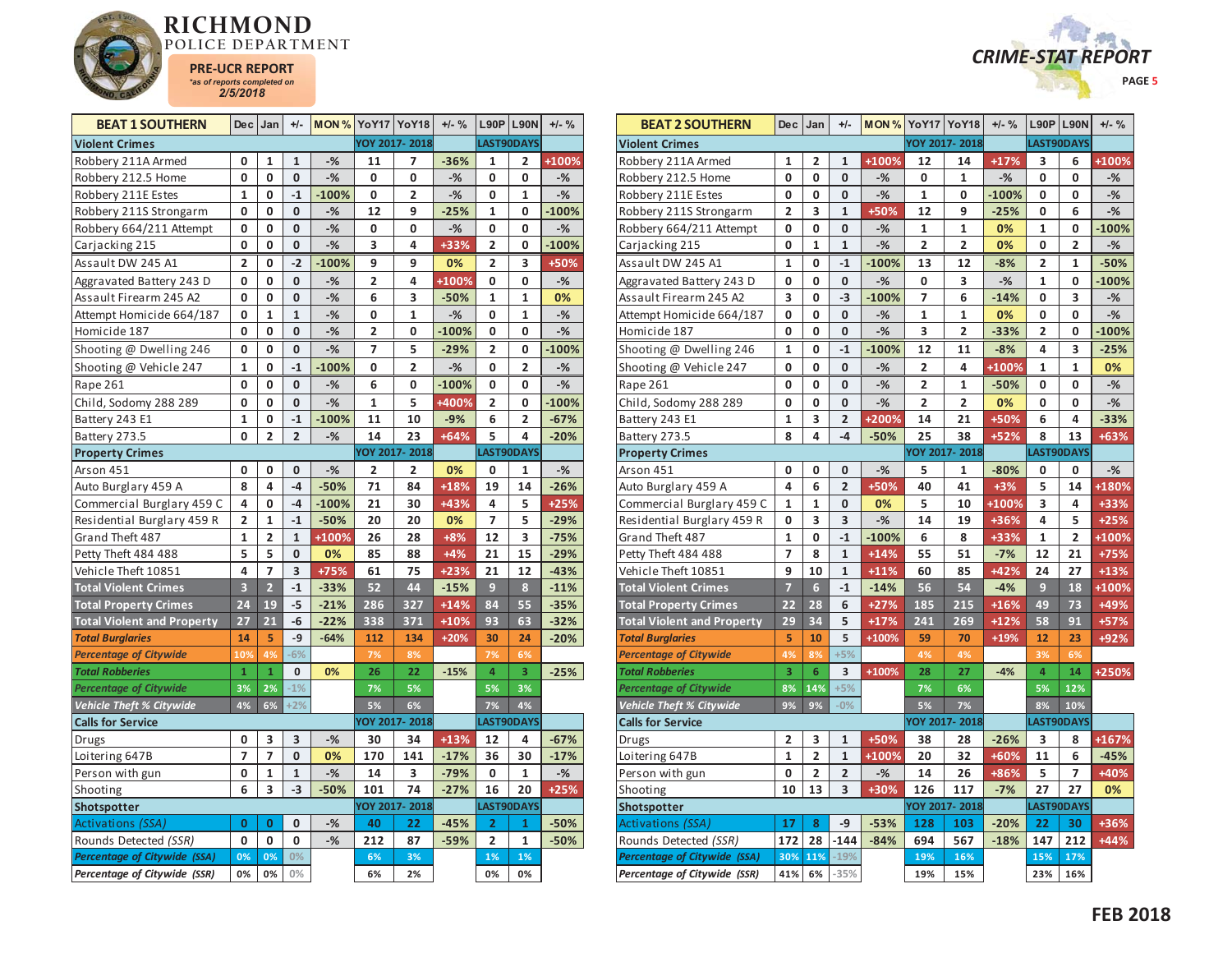

| <b>BEAT 3 SOUTHERN</b>            | De c            | Jan            | $+/-$          | MON%    |              | YoY17 YoY18    | $+/-$ % | L90P                    | <b>L90N</b>  | $+/-$ % |
|-----------------------------------|-----------------|----------------|----------------|---------|--------------|----------------|---------|-------------------------|--------------|---------|
| <b>Violent Crimes</b>             |                 |                |                |         |              | YOY 2017-2018  |         |                         | LAST90DAYS   |         |
| Robbery 211A Armed                | 2               | 2              | 0              | 0%      | 18           | 24             | +33%    | 5                       | 6            | $+20%$  |
| Robbery 212.5 Home                | 0               | $\mathbf{1}$   | $\mathbf{1}$   | $-%$    | 2            | 4              | +100%   | $\overline{2}$          | 2            | 0%      |
| Robbery 211E Estes                | 0               | 0              | 0              | $-%$    | 8            | 2              | $-%$    | 0                       | 0            | $-%$    |
| Robbery 211S Strongarm            | 0               | 3              | 3              | 0%      | 22           | 15             | $-32%$  | 2                       | 3            | +50%    |
| Robbery 664/211 Attempt           | 0               | $\mathbf{1}$   | $\mathbf{1}$   | $-%$    | 2            | 4              | +100%   | 0                       | $\mathbf{1}$ | $-$ %   |
| Carjacking 215                    | $\mathbf{1}$    | 0              | $-1$           | $-100%$ | 0            | $\overline{2}$ | $-%$    | 0                       | $\mathbf{1}$ | $-$ %   |
| Assault DW 245 A1                 | 2               | 3              | 1              | $+50%$  | 22           | 29             | +32%    | 7                       | 6            | $-14%$  |
| Aggravated Battery 243 D          | 0               | 0              | 0              | $-%$    | 4            | 8              | +100%   | 4                       | 0            | $-100%$ |
| Assault Firearm 245 A2            | 0               | 0              | 0              | $-%$    | 17           | 6              | $-65%$  | 2                       | 1            | $-50%$  |
| Attempt Homicide 664/187          | 0               | 0              | 0              | $-%$    | 1            | 1              | 0%      | 0                       | 0            | $-$ %   |
| Homicide 187                      | 0               | 0              | 0              | $-$ %   | 0            | 1              | $-%$    | $\mathbf{1}$            | 0            | $-100%$ |
| Shooting @ Dwelling 246           | 0               | 1              | $\mathbf{1}$   | $-%$    | 12           | 20             | +67%    | 4                       | 4            | 0%      |
| Shooting @ Vehicle 247            | 0               | 0              | 0              | $-$ %   | 4            | 5              | $+25%$  | 0                       | 0            | $-$ %   |
| Rape 261                          | 0               | 0              | 0              | $-%$    | 5            | 3              | $-40%$  | $\overline{\mathbf{2}}$ | 0            | $-100%$ |
| Child, Sodomy 288 289             | 1               | $\overline{2}$ | $\mathbf{1}$   | +100%   | 5            | 5              | 0%      | 0                       | 3            | $-$ %   |
| Battery 243 E1                    | $\mathbf{1}$    | 9              | 8              | +800%   | 30           | 51             | +70%    | 15                      | 13           | $-13%$  |
| Battery 273.5                     | $\overline{2}$  | $\mathbf{1}$   | $-1$           | $-50%$  | 51           | 64             | $+25%$  | 17                      | 7            | $-59%$  |
| <b>Property Crimes</b>            |                 |                |                |         |              | YOY 2017-2018  |         |                         | LAST90DAYS   |         |
| Arson 451                         | 0               | 0              | 0              | $-%$    | $\mathbf{1}$ | 5              | +400%   | 3                       | 0            | $-100%$ |
| Auto Burglary 459 A               | 28              | 8              | $-20$          | $-71%$  | 235          | 251            | $+7%$   | 69                      | 52           | $-25%$  |
| Commercial Burglary 459 C         | 1               | 1              | 0              | 0%      | 21           | 25             | $+19%$  | 8                       | 3            | $-63%$  |
| Residential Burglary 459 R        | 4               | 13             | 9              | +225%   | 49           | 85             | +73%    | 11                      | 22           | +100%   |
| Grand Theft 487                   | 4               | 1              | $-3$           | $-75%$  | 23           | 26             | $+13%$  | 5                       | 6            | +20%    |
| Petty Theft 484 488               | 9               | 8              | $-1$           | $-11%$  | 118          | 114            | $-3%$   | 28                      | 24           | $-14%$  |
| Vehicle Theft 10851               | 9               | 16             | $\overline{7}$ | +78%    | 148          | 155            | $+5%$   | 45                      | 35           | $-22%$  |
| <b>Total Violent Crimes</b>       | $6\overline{6}$ | 12             | 6              | +100%   | 106          | 104            | $-2%$   | 25                      | 23           | $-8%$   |
| <b>Total Property Crimes</b>      | 55              | 47             | -8             | $-15%$  | 595          | 661            | $+11%$  | 169                     | 142          | $-16%$  |
| <b>Total Violent and Property</b> | 61              | 59             | $-2$           | $-3%$   | 701          | 765            | $+9%$   | 194                     | 165          | $-15%$  |
| <b>Total Burglaries</b>           | 33              | 22             | $-11$          | $-33%$  | 305          | 361            | $+18%$  | 88                      | 77           | $-13%$  |
| <b>Percentage of Citywide</b>     | 23%             | 18%            | $-5%$          |         | 20%          | 21%            |         | 22%                     | 21%          |         |
| <b>Total Robberies</b>            | 3               | 7              | 4              | +133%   | 52           | 51             | $-2%$   | 9                       | 13           | $+44%$  |
| <b>Percentage of Citywide</b>     | 8%              | 16%            | $+8%$          |         | 13%          | 12%            |         | 12%                     | 11%          |         |
| <b>Vehicle Theft % Citywide</b>   | 9%              | 14%            | $+5%$          |         | 12%          | 13%            |         | 14%                     | 13%          |         |
| <b>Calls for Service</b>          |                 |                |                |         |              | YOY 2017-2018  |         |                         | LAST90DAYS   |         |
| Drugs                             | 1               | 3              | $\overline{2}$ | +200%   | 25           | 21             | $-16%$  | 8                       | 6            | $-25%$  |
| Loitering 647B                    | 3               | 1              | $-2$           | $-67%$  | 41           | 40             | $-2%$   | 11                      | 8            | $-27%$  |
| Person with gun                   | 3               | $\overline{2}$ | $-1$           | $-33%$  | 20           | 30             | +50%    | 4                       | 11           | +175%   |
| Shooting                          | 14              | 7              | $-7$           | $-50%$  | 189          | 162            | $-14%$  | 38                      | 44           | $+16%$  |
| Shotspotter                       |                 |                |                |         |              | YOY 2017-2018  |         |                         | LAST90DAYS   |         |
| Activations (SSA)                 | 6               | 16             | 10             | +167%   | 102          | 91             | $-11%$  | 18                      | 32           | +78%    |
| Rounds Detected (SSR)             | 42              | 135            | 93             | +221%   | 613          | 568            | $-7%$   | 86                      | 236          | $+174%$ |
| Percentage of Citywide (SSA)      | 11%             | 22%            | 12%            |         | 15%          | 14%            |         | 12%                     | 18%          |         |
| Percentage of Citywide (SSR)      | 10%             | 28%            | 18%            |         | 17%          | 15%            |         | 13%                     | 17%          |         |





*DATA COMPARES SOUTHERN BEATS ONLY, NOT ALL BEATS* 

**Violent Crimes**

**Property and Violent Crimes Last 90 days**

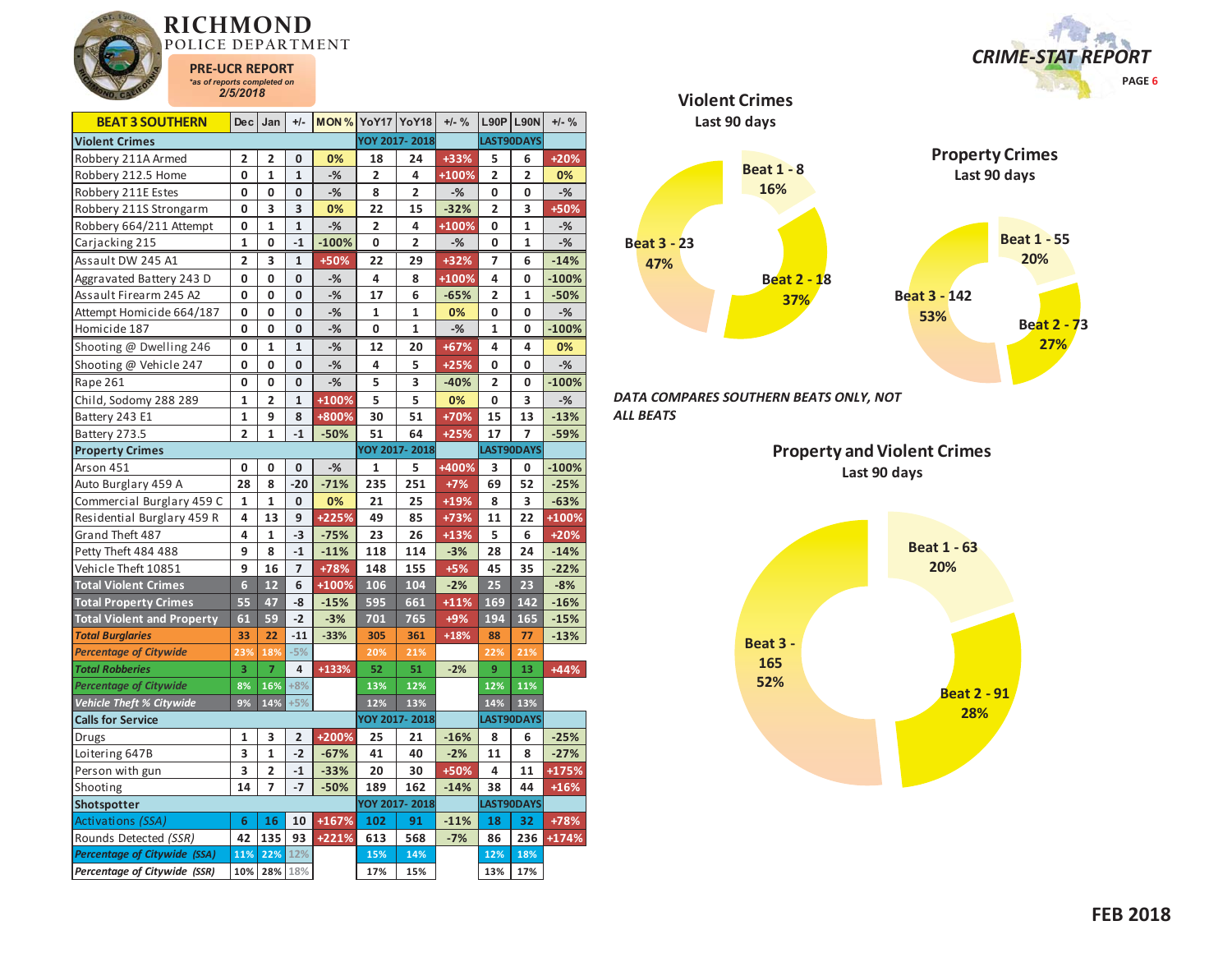



| <b>CENTRAL PART 1 CRIMES</b>      |                | Jan Feb Mar Apr May Jun Jul |                |                          |                         |                         |                         |                         |                         | Aug Sep Oct Nov Dec     |                         |                         | <b>Month</b> | 2 year                        | <b>SD</b>               |                                     | YTD2017 YTD2018     | <b>YTD</b> |                        | YOY2017 YOY2018 | <b>YOY</b> | Last 90                 | Last 90        | L90     |
|-----------------------------------|----------------|-----------------------------|----------------|--------------------------|-------------------------|-------------------------|-------------------------|-------------------------|-------------------------|-------------------------|-------------------------|-------------------------|--------------|-------------------------------|-------------------------|-------------------------------------|---------------------|------------|------------------------|-----------------|------------|-------------------------|----------------|---------|
|                                   |                |                             |                |                          |                         |                         |                         |                         |                         |                         |                         |                         | %            | avg                           | (1SD)                   |                                     |                     | %          |                        |                 | %          | <b>Previous Current</b> |                | %       |
| <b>VIOLENT CRIMES</b>             |                |                             |                |                          |                         |                         | <b>Monthly</b>          |                         |                         |                         |                         |                         |              |                               |                         | Quantiative statistics Year vs Year |                     |            | 12 months vs 12 months |                 |            | Last 90 days            |                |         |
| [211A] Armed Robbery              | 5              | $\overline{7}$              | 3              |                          |                         | Δ                       | 6                       | $\overline{2}$          | $\mathbf{1}$            | 6                       | $\overline{\mathbf{3}}$ | 6                       | $-17%$       | 5                             | $\overline{2}$          | 9                                   | 5                   | $-44%$     | 59                     | 56              | $-5%$      | 9                       | 14             | +56%    |
| [212.5] Home Robbery              | $\mathbf{0}$   | $\Omega$                    | ŋ              |                          | n                       | Ω                       | $\mathbf{1}$            | $\Omega$                | $\Omega$                | $\overline{1}$          | $\mathbf{0}$            | $\overline{0}$          | $-$ %        | $\mathbf{0}$                  | $\mathbf{1}$            | $\mathbf 0$                         | $\mathbf 0$         | $-$ %      | 6                      | 3               | $-50%$     | $\mathbf{1}$            | $\mathbf 0$    | $-100%$ |
| [211E] Estes Robbery              | $\overline{0}$ | $\mathbf{0}$                | ŋ              |                          |                         | $\Omega$                | $\Omega$                | $\mathbf{0}$            | $\overline{0}$          | $\overline{1}$          | $\mathbf{1}$            |                         | $-100%$      | $\mathbf{0}$                  | $\Omega$                | 0                                   | 0                   | $-$ %      | $\mathbf 0$            | 5               | $-$ %      | $\mathbf{1}$            | $\overline{2}$ | +100%   |
| [211S] Strongarm Robbery          | $\overline{2}$ | 3                           |                |                          |                         | 8                       | 3                       | $\overline{\mathbf{3}}$ | 5                       | 5                       | 8                       | Δ                       | -50%         | 4                             | $\overline{2}$          | 5                                   | $\overline{2}$      | $-60%$     | 45                     | 55              | $+22%$     | 13                      | 14             | $+8%$   |
| [664/211] Attempted Robbery       | $\mathbf{1}$   | $\mathbf{1}$                | በ              |                          |                         |                         | Z                       | $\overline{0}$          | $\Omega$                | $\overline{0}$          | $\mathbf{0}$            | $\overline{0}$          | $-$ %        | $\mathbf{1}$                  | $\mathbf{1}$            | $\mathbf{0}$                        | $\mathbf{1}$        | $-$ %      | 4                      | 9               | +125%      | $\mathbf{0}$            | $\mathbf{1}$   | $-$ %   |
| [215] Carjacking                  | 1              | $\mathbf{1}$                |                |                          |                         |                         | $\mathbf{1}$            | $\mathbf{0}$            | $\mathbf{1}$            | $\overline{0}$          | $\mathbf{0}$            | O                       | $-$ %        | $\mathbf{1}$                  | $\mathbf{1}$            | 0                                   | $\mathbf{1}$        | $-$ %      | 11                     | 9               | $-18%$     | $\mathbf{1}$            | $\mathbf{1}$   | 0%      |
| [245 A1] Assault D. Weapon        | $\overline{7}$ | $\overline{1}$              | 5              |                          |                         | 10                      | 5                       | 7                       | 6                       | $\overline{2}$          | 8                       | $\overline{1}$          | 600%         | 5                             | $\overline{2}$          | 4                                   | $\overline{7}$      | $+75%$     | 54                     | 60              | $+11%$     | 15                      | 16             | $+7%$   |
| [243 D] Aggravated Battery        | $\mathbf{1}$   | $\mathbf{0}$                | U              |                          |                         |                         | $\overline{1}$          | $\mathbf{1}$            | $\overline{1}$          | $\overline{0}$          | $\mathbf{0}$            | Ō                       | $-%$         | $\mathbf{1}$                  | $\mathbf{1}$            | 0                                   | $\mathbf{1}$        | $-$ %      | 11                     | 8               | $-27%$     | $\overline{2}$          | $\mathbf{1}$   | $-50%$  |
| [245 A2] Assault with Firearm     | 5              | 3                           | R              |                          |                         |                         | E                       | $\overline{2}$          | $\mathbf{1}$            | $\overline{a}$          | $\overline{2}$          | Δ                       | +25%         | 3                             | 1                       | $\overline{2}$                      | 5                   | +150%      | 32                     | 36              | $+13%$     | $\overline{7}$          | 11             | $+57%$  |
| [664/187] Attempted Homicide      | $\overline{0}$ | $\overline{0}$              |                |                          | $\Omega$                |                         | $\Omega$                | $\Omega$                | $\Omega$                | $\overline{1}$          | $\mathbf{0}$            | $\overline{0}$          | $-$ %        | $\mathbf{0}$                  | $\Omega$                | $\mathbf{0}$                        | $\Omega$            | $-%$       | 3                      | $\overline{2}$  | $-33%$     | $\mathbf{1}$            | $\mathbf 0$    | $-100%$ |
| [187] Homicide                    | $\mathbf 0$    | $\mathbf{1}$                | U              |                          |                         |                         | $\mathbf{1}$            | $\Omega$                | $\overline{0}$          | $\overline{0}$          | $\mathbf{1}$            | 0                       | $-$ %        | 0                             | $\mathbf{1}$            | $\mathbf 0$                         | 0                   | $-%$       | $\overline{7}$         | 4               | $-43%$     | 0                       | 1              | $-%$    |
| [246] Shooting @ Dwelling         | 8              | $\overline{\mathbf{3}}$     |                |                          |                         |                         | q                       | 7                       | $\overline{\mathbf{3}}$ | 6                       | $\overline{a}$          | $\overline{2}$          | 300%         | 4                             | $\overline{2}$          | 3                                   | 8                   | +167%      | 42                     | 51              | $+21%$     | 16                      | 14             | $-13%$  |
| [247] Shooting @ Vehicle          | $\overline{2}$ | $\mathbf{0}$                |                |                          |                         |                         |                         | $\overline{\mathbf{z}}$ | $\overline{0}$          | $\bf{0}$                | 1                       | $\overline{2}$          | 0%           | $\mathbf{1}$                  | 1                       | $\mathbf 0$                         | $\overline{2}$      | $-$ %      | 8                      | 12              | +50%       | $\overline{2}$          | 5              | +150%   |
| $[261]$ Rape                      | $\mathbf{0}$   | $\Omega$                    |                |                          |                         |                         | $\overline{2}$          | $\Omega$                | $\Omega$                | $\mathbf{1}$            | $\mathbf{1}$            | $\overline{0}$          | $-$ %        | $\mathbf{1}$                  | $\mathbf{1}$            | 3                                   | $\mathbf{0}$        | $-100%$    | 14                     | 9               | $-36%$     | 1                       | 1              | 0%      |
| [288, 289] Child, Sodomy          | $\overline{2}$ | 3                           |                |                          |                         |                         | ſ                       | 3                       | $\Omega$                | $\overline{0}$          | 3                       | 4                       | $-50%$       | $\mathbf{1}$                  | $\mathbf{1}$            | $\mathbf 0$                         | $\overline{2}$      | $-%$       | 14                     | 20              | +43%       | 3                       | 9              | +200%   |
| [243 E1] Domestic Battery         | 7              | 7                           | ٩              | $\overline{\phantom{a}}$ | $\overline{\mathbf{z}}$ |                         | 5                       | $\mathbf{1}$            | $\overline{a}$          | $\overline{a}$          | 3                       | 10                      | $-30%$       | 5                             | $\overline{2}$          | 3                                   | $\overline{7}$      | +133%      | 67                     | 56              | $-16%$     | 9                       | 20             | +122%   |
| [273.5] Domestic Battery          | 8              | 5                           | Ŕ              | 10                       | 6                       | $\overline{\mathbf{R}}$ | q                       | $\mathbf{R}$            | 5                       | $\overline{7}$          | 12                      | 11                      | $-27%$       | 10                            | 4                       | ς                                   | 8                   | +60%       | 143                    | 97              | $-32%$     | 20                      | 31             | +55%    |
| <b>PROPERTY CRIMES</b>            |                |                             |                |                          |                         |                         | <b>Monthly</b>          |                         |                         |                         |                         |                         |              | <b>Quantiative statistics</b> |                         | <b>Year vs Year</b>                 |                     |            | 12 months vs 12 months |                 |            | Last 90 days            |                |         |
| [451] Arson                       | $\overline{2}$ | 3                           | 0              |                          |                         |                         |                         | 2                       | $\overline{\mathbf{3}}$ | 1                       | $\overline{2}$          | $\overline{1}$          | +100%        | $\overline{2}$                | $\mathbf{1}$            | 0                                   | $\overline{2}$      | $-%$       | 15                     | 21              | +40%       | 6                       | 5              | $-17%$  |
| [459A] Auto Burglary              | 10             | 9                           | q              | 12                       | 15                      | 13                      | 14                      | 11                      | 13                      | 10                      | 10                      | 19                      | $-47%$       | 14                            | $\overline{\mathbf{4}}$ | 16                                  | 10                  | $-38%$     | 187                    | 146             | $-22%$     | 34                      | 40             | +18%    |
| [459C] Commercial Burglary        | 3              | $\overline{2}$              | $\overline{2}$ |                          |                         | $\Omega$                |                         |                         | $\overline{0}$          | $\overline{0}$          | $\mathbf{0}$            | $\overline{1}$          | +200%        | $\mathbf{1}$                  | $\mathbf{1}$            | $\overline{2}$                      | 3                   | +50%       | 17                     | 14              | $-18%$     | $\mathbf{1}$            | 4              | +300%   |
| [459R] Residential Burglary       | 5              | 9                           | հ              |                          | 11                      | 5                       | 6                       | 10                      | $\overline{2}$          | $\overline{\mathbf{3}}$ | $\overline{7}$          | $\overline{2}$          | +150%        | 6                             | 3                       | 4                                   | 5                   | $+25%$     | 73                     | 72              | $-1%$      | 15                      | 14             | $-7%$   |
| [487] Grand Theft                 | $\overline{7}$ | $\mathbf{1}$                | 9              |                          |                         | 5                       | $\overline{\mathbf{z}}$ | $\overline{a}$          | $\overline{a}$          | $\overline{7}$          | $\overline{2}$          | $\overline{2}$          | +250%        | 4                             | $\overline{2}$          | 3                                   | $\overline{7}$      | +133%      | 39                     | 58              | +49%       | 15                      | 11             | $-27%$  |
| [484G/488/484] Petty Theft        | 8              | 12                          | 18             | 13                       | 18                      | 23                      | 24                      | 17                      | 18                      | 15                      | 13                      | <b>15</b>               | $-47%$       | 15                            | 4                       | 20                                  | 8                   | $-60%$     | 178                    | 192             | $+8%$      | 50                      | 34             | $-32%$  |
| [10851] Vehicle Theft             | 50             | 32                          | 21             | 41                       | 23                      |                         | 14 31 17                |                         | 28                      | 40                      | 21                      | 34                      | $+47%$       | 28                            | 9                       | 29                                  | 50                  | $+72%$     | 313                    | 349             | $+12%$     | 85                      | 102            | $+20%$  |
| <b>Total Violent Crimes</b>       | 24             | 20                          | 18             | 24                       | 29                      | 33                      | 27                      | 18                      | 15                      | 21                      | 27                      | 20                      | $+20%$       | 22                            | 4                       | 23                                  | 24                  | $+4%$      | 260                    | 276             | $+6%$      | 54                      | 71             | +31%    |
| <b>Total Property Crimes</b>      | 85             | 68                          | 65             | 83                       | 78                      | 61                      | 81                      | 62                      | 68                      | 76                      | 55                      | 74                      | $+15%$       | 70                            | 8                       | 74                                  | 85                  | $+15%$     | 822                    | 852             | $+4%$      | 206                     | 210            | $+2%$   |
| <b>Total Violent and Property</b> | 109            |                             | 83             |                          | 107 107                 |                         | 94 108                  | -80                     | 83                      | 97                      | 82                      | 94                      | $+16%$       | 92                            | 10                      | 97                                  | 109                 | $+12%$     | 1.082                  | 1.128           | $+4%$      | 260                     | 281            | $+8%$   |
| <b>Total Aggravated Assaults</b>  | 13             | 5                           | 8              | 6                        | 11                      | 16                      | 10                      | 10                      | 8                       | $\overline{7}$          | 11                      | 5                       | +160%        | 9                             | 3                       | 6                                   | 13                  | +117%      | 107                    | 110             | $+3%$      | 25                      | 29             | $+16%$  |
| <b>Total Burglaries</b>           | 18             | 20                          | 17             | 20                       | 28                      | 18                      | 21                      | 22                      | 15                      | 13                      | 17                      | 22                      | $-18%$       | 21                            | 5                       | 22                                  | 18                  | $-18%$     | 277                    | 232             | $-16%$     | 50                      | 58             | $+16%$  |
| <b>Total Robberies</b>            | 9              | 12                          | 8              | 17                       | 15                      | <b>13</b>               | <b>15</b>               | 5                       | $\overline{7}$          | 13                      | 12                      | <b>11</b>               | $-18%$       | 11                            | 3                       | 14                                  | 9                   | $-36%$     | 125                    | 137             | $+10%$     | 25                      | 32             | +28%    |
|                                   |                |                             |                |                          |                         |                         |                         |                         |                         |                         |                         |                         |              |                               |                         |                                     |                     |            |                        |                 |            |                         |                |         |
| <b>CALLS FOR SERVICE</b>          |                |                             |                |                          |                         | <b>Monthly</b>          |                         |                         |                         |                         |                         |                         |              | <b>Quantiative statistics</b> |                         |                                     | <b>Year vs Year</b> |            | 12 months vs 12 months |                 |            | Last 90 days            |                |         |
| <b>Drugs</b>                      | 9              | 8                           | 8              | $\overline{\mathbf{3}}$  | 13                      | 5                       | $\overline{\mathbf{3}}$ | $\overline{7}$          | 10                      | 8                       | $\overline{7}$          | 7                       | +29%         | $\overline{7}$                | 3                       | 3                                   | 9                   | +200%      | 89                     | 88              | $-1%$      | 25                      | 23             | $-8%$   |
| Loitering 647B                    | 13             | 15                          | 18             | 17                       | 21                      | 22                      | 15                      | 19                      | 13                      | 18                      | 9                       | 9                       | $+44%$       | 15                            | 5                       | 21                                  | 13                  | $-38%$     | 168                    | 189             | +13%       | 50                      | 31             | $-38%$  |
| Person with gun                   | 4              | 6                           | 9              | 5                        | 5                       | 5                       | 5                       | $\overline{a}$          | $\overline{3}$          | $6\phantom{1}6$         | 5                       | $\overline{\mathbf{3}}$ | +33%         | 6                             | 3                       | 8                                   | $\overline{a}$      | $-50%$     | 89                     | 60              | $-33%$     | 13                      | 12             | $-8%$   |
| Shooting                          | 55             | 24                          | 24             | 29                       | 36                      | 46                      | 59                      | 35                      | 24                      | 41                      | 38                      | 43                      | +28%         | 39                            | 12                      | 44                                  | 55                  | $+25%$     | 467                    | 454             | $-3%$      | 100                     | 136            | +36%    |
| <b>SHOTSPOTTER</b>                |                |                             |                |                          |                         | Monthly                 |                         |                         |                         |                         |                         |                         |              | <b>Quantiative statistics</b> |                         |                                     | <b>Year vs Year</b> |            | 12 months vs 12 months |                 |            | Last 90 days            |                |         |
| Activations                       | 35             | 23                          | 13             | 24                       | 28                      | 23                      | 32 <sub>2</sub>         | <b>18</b>               | 20                      | 34                      | 23                      | 26                      | +35%         | 26                            | 8                       | 31                                  | 35                  | $+13%$     | 323                    | 299             | $-7%$      | 72                      | 84             | $+17%$  |
| Rounds Detected                   |                | 223 115 52 115 127          |                |                          |                         |                         |                         |                         |                         | 90 247 117 106 144 91   |                         | $182$                   | $+23%$       | 140                           | 63                      | 152                                 | 223                 | +47%       | 1.748                  | 1.609           | $-8%$      | 367                     | 496            | +35%    |

**Red boxes = 2017 data**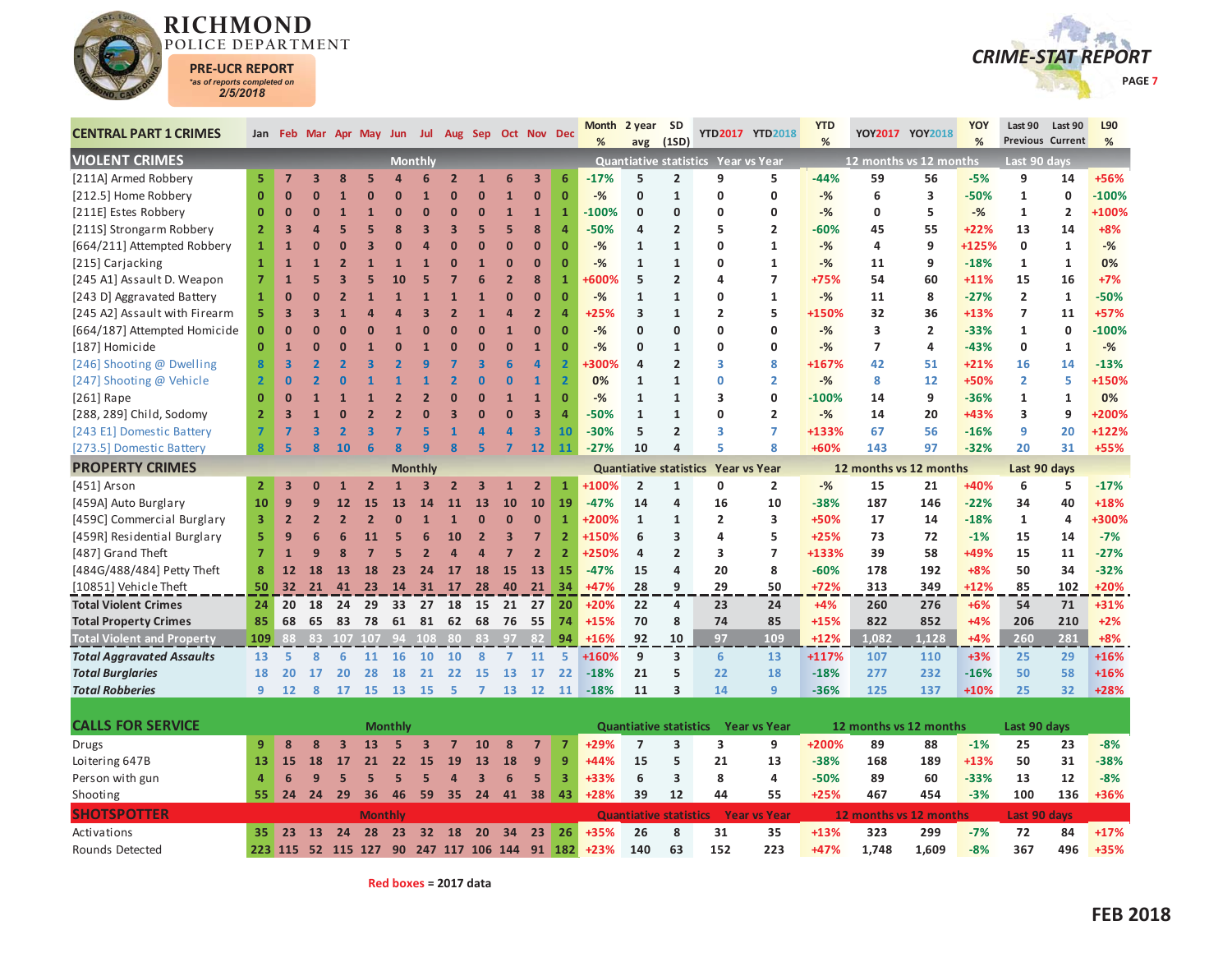



| <b>BEAT 4 CENTRAL</b>               |                | $Dec$ Jan      | $+/-$          |         | <b>MON % YoY17 YoY18</b> |                | $+/-$ % |                | L90P L90N    | $+/-$ % |
|-------------------------------------|----------------|----------------|----------------|---------|--------------------------|----------------|---------|----------------|--------------|---------|
| <b>Violent Crimes</b>               |                |                |                |         |                          | YOY 2017-2018  |         |                | LAST90DAYS   |         |
| Robbery 211A Armed                  | 4              | 4              | 0              | 0%      | 29                       | 25             | $-14%$  | 4              | 9            | +125%   |
| Robbery 212.5 Home                  | 0              | 0              | 0              | $-%$    | 1                        | 1              | 0%      | 0              | 0            | $-%$    |
| Robbery 211 Estes                   | 0              | 0              | 0              | $-$ %   | 0                        | $\mathbf{1}$   | $-$ %   | 0              | 1            | $-$ %   |
| Robbery 211S Strongarm              | 4              | 0              | $-4$           | $-100%$ | 18                       | 26             | $+44%$  | 2              | 11           | +450%   |
| Robbery 664/211 Attempt             | 0              | $\mathbf{1}$   | $\mathbf{1}$   | $-%$    | $\overline{\mathbf{2}}$  | 1              | $-50%$  | 0              | $\mathbf{1}$ | -%      |
| Carjacking 215                      | 0              | 0              | 0              | $-$ %   | $\overline{2}$           | $\overline{2}$ | 0%      | 0              | 0            | $-%$    |
| Assault DW 245 A1                   | 0              | $\overline{2}$ | $\overline{2}$ | $-%$    | 11                       | 15             | +36%    | 5              | 3            | $-40%$  |
| Aggravated Battery 243 D            | 0              | 0              | 0              | $-$ %   | 3                        | $\mathbf{1}$   | $-67%$  | 0              | 0            | $-$ %   |
| Assault Firearm 245 A2              | 1              | 2              | $\mathbf{1}$   | +100%   | $\overline{\mathbf{c}}$  | 8              | +300%   | 3              | 4            | $+33%$  |
| Attempt Homicide 664/187            | 0              | 0              | 0              | $-%$    | 0                        | 0              | $-%$    | 0              | 0            | $-$ %   |
| Homicide 187                        | 0              | 0              | 0              | -%      | 0                        | 0              | $-%$    | 0              | 0            | $-%$    |
| Shooting @ Dwelling 246             | 0              | 4              | 4              | $-%$    | 14                       | 18             | +29%    | 7              | 4            | $-43%$  |
| Shooting @ Vehicle 247              | $\mathbf{1}$   | 0              | $-1$           | $-100%$ | $\overline{2}$           | 5              | +150%   | $\overline{2}$ | $\mathbf{1}$ | $-50%$  |
| Rape 261                            | 0              | 0              | 0              | $-%$    | 7                        | 4              | $-43%$  | 1              | 0            | $-100%$ |
| Child, Sodomy 288 289               | $\overline{2}$ | $\mathbf{1}$   | $-1$           | $-50%$  | 7                        | 7              | 0%      | $\mathbf{1}$   | 3            | +200%   |
| Battery 243 E1                      | 3              | 2              | $-1$           | $-33%$  | 21                       | 15             | $-29%$  | 3              | 6            | +100%   |
| Battery 273.5                       | 4              | $\overline{2}$ | $-2$           | $-50%$  | 36                       | 25             | $-31%$  | 5              | 9            | +80%    |
| <b>Property Crimes</b>              |                |                |                |         |                          | YOY 2017-2018  |         |                | LAST90DAYS   |         |
| Arson 451                           | 0              | 0              | 0              | $-%$    | 4                        | 8              | +100%   | 4              | 0            | $-100%$ |
| Auto Burglary 459 A                 | 5              | 3              | $-2$           | $-40%$  | 42                       | 34             | $-19%$  | 12             | 9            | $-25%$  |
| Commercial Burglary 459 C           | 0              | $\mathbf{1}$   | $\mathbf{1}$   | $-%$    | 8                        | 2              | $-75%$  | 0              | 1            | $-%$    |
| Residential Burglary 459 R          | $\mathbf{1}$   | 3              | $\overline{2}$ | +200%   | 18                       | 26             | $+44%$  | $\overline{2}$ | 5            | +150%   |
| Grand Theft 487                     | 0              | 0              | 0              | $-%$    | 11                       | 13             | +18%    | 3              | 0            | $-100%$ |
| Petty Theft 484 488                 | 7              | $\mathbf{1}$   | $-6$           | $-86%$  | 43                       | 60             | +40%    | 15             | 12           | $-20%$  |
| Vehicle Theft 10851                 | 12             | 17             | 5              | $+42%$  | 129                      | 133            | $+3%$   | 36             | 36           | 0%      |
| <b>Total Violent Crimes</b>         | 11             | 10             | $-1$           | $-9%$   | 82                       | 91             | $+11%$  | 16             | 32           | +100%   |
| <b>Total Property Crimes</b>        | 25             | 25             | 0              | 0%      | 255                      | 276            | $+8%$   | 72             | 63           | $-13%$  |
| <b>Total Violent and Property</b>   | 36             | 35             | $-1$           | $-3%$   | 337                      | 367            | +9%     | 88             | 95           | $+8%$   |
| <b>Total Burglaries</b>             | 6              | $\overline{7}$ | $\mathbf 1$    | $+17%$  | 68                       | 62             | $-9%$   | 14             | 15           | $+7%$   |
| <b>Percentage of Citywide</b>       | 4%             | 6%             | $+2%$          |         | 4%                       | 4%             |         | 3%             | 4%           |         |
| <b>Total Robberies</b>              | 8              | 5              | $-3$           | $-38%$  | 52                       | 56             | $+8%$   | 6              | 22           | +267%   |
| <b>Percentage of Citywide</b>       | 22%            | 11%            | $-11%$         |         | 13%                      | 13%            |         | 8%             | 19%          |         |
| Vehicle Theft % Citywide            | 13%            | 15%            | $+3%$          |         | 11%                      | 11%            |         | 11%            | 13%          |         |
| <b>Calls for Service</b>            |                |                |                |         |                          | YOY 2017-2018  |         |                | LAST90DAYS   |         |
| Drugs                               | 0              | 0              | 0              | $-%$    | 10                       | 8              | $-20%$  | 4              | 2            | $-50%$  |
| Loitering 647B                      | 0              | 0              | 0              | $-%$    | 32                       | 21             | $-34%$  | 5              | $\mathbf{1}$ | $-80%$  |
| Person with gun                     | 0              | 0              | 0              | $-$ %   | 20                       | 19             | $-5%$   | 3              | 0            | $-100%$ |
| Shooting                            | 12             | 14             | $\overline{2}$ | $+17%$  | 130                      | 131            | $+1%$   | 34             | 39           | $+15%$  |
| Shotspotter                         |                |                |                |         |                          | YOY 2017-2018  |         |                | LAST90DAYS   |         |
| Activations (SSA)                   | 6              | 12             | 6              | +100%   | 79                       | 84             | $+6%$   | 26             | 26           | 0%      |
| Rounds Detected (SSR)               | 42             | 77             | 35             | +83%    | 383                      | 382            | $-0%$   | 119            | 134          | $+13%$  |
| <b>Percentage of Citywide (SSA)</b> | 11%            | 17%            | 6%             |         | 12%                      | 13%            |         | 17%            | 15%          |         |
| Percentage of Citywide (SSR)        |                | 10% 16%        | 6%             |         | 10%                      | 10%            |         | 18%            | 10%          |         |

| <b>BEAT 5 CENTRAL</b>               | Dec            | Jan            | $+/-$          | <b>MON % YoY17 YoY18</b> |                |                | $+/-$ % |                | <b>L90P L90N</b> | $+/-$ % |
|-------------------------------------|----------------|----------------|----------------|--------------------------|----------------|----------------|---------|----------------|------------------|---------|
| <b>Violent Crimes</b>               |                |                |                |                          |                | YOY 2017-2018  |         | LAST90DAYS     |                  |         |
| Robbery 211A Armed                  | 1              | 2              | 1              | +100%                    | 12             | 15             | $+25%$  | 1              | 3                | +200%   |
| Robbery 212.5 Home                  | 0              | 0              | 0              | $-%$                     | $\overline{2}$ | 0              | $-100%$ | 0              | 0                | $-%$    |
| Robbery 211 Estes                   | 0              | 0              | 0              | $-%$                     | 0              | 0              | $-%$    | 0              | 0                | $-%$    |
| Robbery 211S Strongarm              | O              | $\mathbf 0$    | 0              | $-$ %                    | 7              | 5              | $-29%$  | $\overline{2}$ | $\mathbf{1}$     | $-50%$  |
| Robbery 664/211 Attempt             | 0              | 0              | 0              | $-%$                     | 1              | 2              | +100%   | 0              | 0                | $-%$    |
| Carjacking 215                      | $\mathbf{1}$   | $\mathbf{0}$   | $-1$           | $-100%$                  | 3              | $\overline{2}$ | $-33%$  | 0              | $\mathbf{1}$     | $-$ %   |
| Assault DW 245 A1                   | $\mathbf{1}$   | $\mathbf{1}$   | 0              | 0%                       | 16             | 16             | 0%      | 3              | 4                | +33%    |
| Aggravated Battery 243 D            | 0              | 0              | 0              | $-$ %                    | 4              | $\mathbf{1}$   | $-75%$  | 0              | 0                | $-$ %   |
| Assault Firearm 245 A2              | 0              | $\mathbf{1}$   | $\mathbf{1}$   | $-%$                     | 12             | 12             | 0%      | $\overline{2}$ | $\overline{2}$   | 0%      |
| Attempt Homicide 664/187            | 0              | 0              | 0              | $-$ %                    | 2              | 1              | $-50%$  | 0              | 0                | $-%$    |
| Homicide 187                        | $\mathbf{1}$   | 0              | $-1$           | $-100%$                  | 4              | $\overline{2}$ | $-50%$  | 0              | 1                | $-%$    |
| Shooting @ Dwelling 246             | 3              | 1              | $-2$           | $-67%$                   | 14             | 19             | +36%    | 6              | 6                | 0%      |
| Shooting @ Vehicle 247              | $\mathbf{1}$   | 0              | $-1$           | $-100%$                  | 6              | $\mathbf{1}$   | $-83%$  | 0              | $\mathbf{1}$     | $-$ %   |
| Rape 261                            | 0              | 0              | 0              | $-%$                     | 3              | 1              | $-67%$  | 0              | 0                | $-%$    |
| Child, Sodomy 288 289               | $\mathbf{1}$   | 0              | $-1$           | $-100%$                  | 3              | 3              | 0%      | 0              | $\overline{2}$   | $-$ %   |
| Battery 243 E1                      | $\overline{2}$ | $\overline{2}$ | 0              | 0%                       | 27             | 18             | $-33%$  | 3              | 5                | $+67%$  |
| Battery 273.5                       | 1              | 4              | 3              | +300%                    | 42             | 27             | $-36%$  | 4              | 8                | +100%   |
| <b>Property Crimes</b>              |                |                |                |                          |                | YOY 2017-2018  |         |                | LAST90DAYS       |         |
| Arson 451                           | 1              | $\mathbf{1}$   | 0              | 0%                       | 7              | 5              | $-29%$  | 0              | 3                | $-%$    |
| Auto Burglary 459 A                 | $\overline{2}$ | $\overline{2}$ | $\mathbf{0}$   | 0%                       | 27             | 29             | $+7%$   | 8              | 6                | $-25%$  |
| Commercial Burglary 459 C           | 0              | 0              | 0              | $-%$                     | 4              | 4              | 0%      | 0              | $\mathbf{1}$     | $-%$    |
| Residential Burglary 459 R          | $\mathbf{1}$   | $\mathbf{1}$   | 0              | 0%                       | 25             | 22             | $-12%$  | $\overline{7}$ | 3                | $-57%$  |
| Grand Theft 487                     | $\mathbf{1}$   | $\mathbf{1}$   | 0              | 0%                       | 10             | 18             | +80%    | 4              | 4                | 0%      |
| Petty Theft 484 488                 | 4              | 3              | $-1$           | $-25%$                   | 41             | 36             | $-12%$  | $\overline{7}$ | 8                | $+14%$  |
| Vehicle Theft 10851                 | 5              | 8              | 3              | +60%                     | 80             | 84             | $+5%$   | 21             | 25               | +19%    |
| <b>Total Violent Crimes</b>         | 5              | $\overline{4}$ | $-1$           | $-20%$                   | 69             | 60             | $-13%$  | 8              | 14               | +75%    |
| <b>Total Property Crimes</b>        | 14             | 16             | $\overline{2}$ | $+14%$                   | 194            | 198            | $+2%$   | 47             | 50               | $+6%$   |
| <b>Total Violent and Property</b>   | 19             | 20             | $\mathbf{1}$   | $+5%$                    | 263            | 258            | $-2%$   | 55             | 64               | $+16%$  |
| <b>Total Burglaries</b>             | 3              | 3              | 0              | 0%                       | 56             | 55             | $-2%$   | 15             | 10               | $-33%$  |
| <b>Percentage of Citywide</b>       | 2%             | 3%             | $+0%$          |                          | 4%             | 3%             |         | 4%             | 3%               |         |
| <b>Total Robberies</b>              | $\overline{2}$ | $\overline{2}$ | 0              | 0%                       | 25             | 24             | $-4%$   | 3              | 5                | +67%    |
| <b>Percentage of Citywide</b>       | 6%             | 5%             | $-1%$          |                          | 6%             | 5%             |         | 4%             | 4%               |         |
| <b>Vehicle Theft % Citywide</b>     | 5%             | 7%             | $+2%$          |                          | 7%             | 7%             |         | 7%             | 9%               |         |
| <b>Calls for Service</b>            |                |                |                |                          |                | YOY 2017-2018  |         |                | LAST90DAYS       |         |
| Drugs                               | 3              | $\mathbf{1}$   | $-2$           | $-67%$                   | 26             | 31             | +19%    | 7              | 5                | $-29%$  |
| Loitering 647B                      | 3              | 3              | 0              | 0%                       | 40             | 51             | $+28%$  | 17             | 7                | $-59%$  |
| Person w/ Gun                       | $\mathbf{1}$   | 0              | $-1$           | $-100%$                  | 28             | 12             | $-57%$  | $\mathbf{1}$   | 3                | +200%   |
| Shooting                            | 12             | 15             | 3              | $+25%$                   | 173            | 165            | $-5%$   | 40             | 43               | $+8%$   |
| Shotspotter                         |                |                |                |                          |                | YOY 2017-2018  |         |                | LAST90DAYS       |         |
| Activations (SSA)                   | 12             | 8              | $-4$           | $-33%$                   | 127            | 139            | +9%     | 37             | 31               | $-16%$  |
| Rounds Detected (SSR)               | 64             | 54             | $-10$          | $-16%$                   | 772            | 766            | $-1%$   | 189            | 184              | $-3%$   |
| Percentage of Citywide (SSA)        | 21%            | 11%            | $-10%$         |                          | 19%            | 21%            |         | 25%            | 18%              |         |
| <b>Percentage of Citywide (SSR)</b> | 15%            | 11%            | $-4%$          |                          | 21%            | 21%            |         | 29%            | 14%              |         |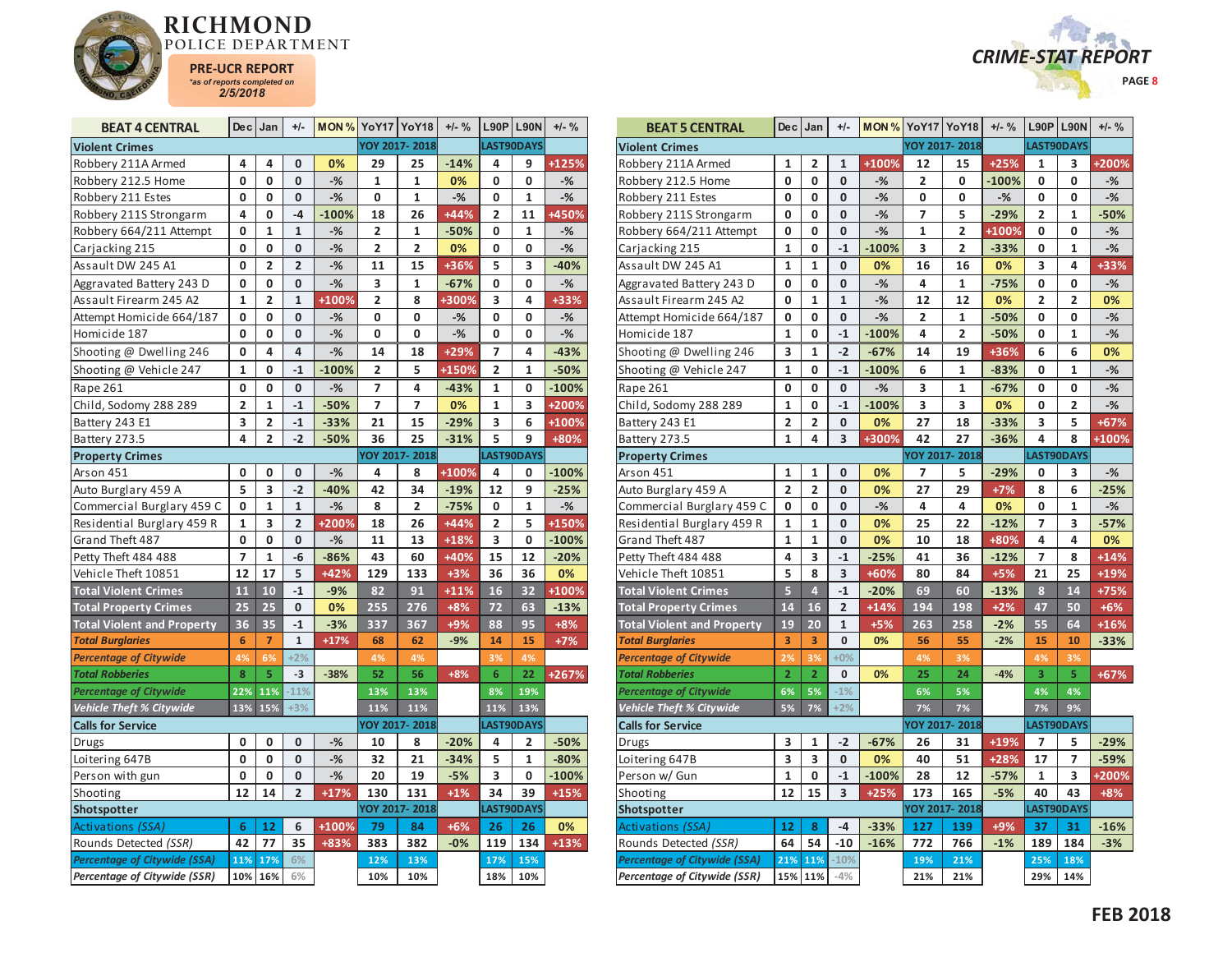



| <b>BEAT 6 CENTRAL</b>               | <b>Dec</b>              | Jan                     | $+/-$          |         | <b>MON % YoY17 YoY18</b> |                | $+/-$ % |                         | <b>L90P L90N</b> | $+/-$ % |
|-------------------------------------|-------------------------|-------------------------|----------------|---------|--------------------------|----------------|---------|-------------------------|------------------|---------|
| <b>Violent Crimes</b>               |                         |                         |                |         |                          | YOY 2017-2018  |         |                         | LAST90DAYS       |         |
| Robbery 211A Armed                  | 0                       | 1                       | $\mathbf{1}$   | $-%$    | 18                       | 15             | $-17%$  | 3                       | $\overline{2}$   | $-33%$  |
| Robbery 212.5 Home                  | $\mathbf 0$             | 0                       | 0              | $-%$    | 3                        | $\overline{2}$ | $-33%$  | 1                       | 0                | $-100%$ |
| Robbery 211 Estes                   | 1                       | 0                       | $-1$           | $-100%$ | 0                        | 5              | $-$ %   | 1                       | 2                | +100%   |
| Robbery 211S Strongarm              | 0                       | 1                       | $\mathbf{1}$   | $-%$    | 20                       | 24             | $+20%$  | 9                       | $\overline{2}$   | $-78%$  |
| Robbery 664/211 Attempt             | 0                       | 0                       | 0              | $-$ %   | $\mathbf{1}$             | 6              | +500%   | 0                       | 0                | $-%$    |
| Carjacking 215                      | 0                       | 0                       | 0              | $-%$    | 6                        | 5              | $-17%$  | 1                       | 0                | $-100%$ |
| Assault DW 245 A1                   | 0                       | 1                       | $\mathbf{1}$   | $-%$    | 27                       | 21             | $-22%$  | 3                       | 6                | +100%   |
| Aggravated Battery 243 D            | 0                       | $\mathbf{1}$            | $\mathbf{1}$   | $-%$    | 4                        | 6              | +50%    | $\overline{2}$          | $\mathbf{1}$     | $-50%$  |
| Assault Firearm 245 A2              | $\overline{2}$          | $\overline{2}$          | 0              | 0%      | 18                       | 16             | $-11%$  | $\overline{2}$          | 5                | +150%   |
| Attempt Homicide 664/187            | 0                       | 0                       | 0              | $-$ %   | $\mathbf{1}$             | 1              | 0%      | $\mathbf{1}$            | 0                | $-100%$ |
| Homicide 187                        | 0                       | 0                       | 0              | $-%$    | $\overline{2}$           | $\overline{2}$ | 0%      | 0                       | 0                | $-%$    |
| Shooting @ Dwelling 246             | $\mathbf{1}$            | $\overline{2}$          | $\mathbf{1}$   | +100%   | 14                       | 14             | 0%      | 3                       | 4                | +33%    |
| Shooting @ Vehicle 247              | $\mathbf{1}$            | $\overline{2}$          | $\mathbf{1}$   | +100%   | 0                        | 6              | $-%$    | 0                       | 3                | $-$ %   |
| Rape 261                            | 0                       | 0                       | 0              | $-$ %   | 4                        | 4              | 0%      | 0                       | $\mathbf{1}$     | $-$ %   |
| Child, Sodomy 288 289               | $\overline{\mathbf{c}}$ | 0                       | $-2$           | $-100%$ | 4                        | 10             | +150%   | $\overline{\mathbf{2}}$ | 4                | +100%   |
| Battery 243 E1                      | 5                       | 4                       | $-1$           | $-20%$  | 19                       | 24             | $+26%$  | 3                       | 10               | +233%   |
| Battery 273.5                       | 3                       | 0                       | $-3$           | $-100%$ | 65                       | 41             | $-37%$  | 11                      | 11               | 0%      |
| <b>Property Crimes</b>              |                         |                         |                |         |                          | YOY 2017-2018  |         |                         | LAST90DAYS       |         |
| Arson 451                           | $\mathbf{0}$            | $\mathbf{1}$            | $\mathbf{1}$   | $-%$    | 4                        | 8              | +100%   | $\overline{\mathbf{2}}$ | $\overline{2}$   | 0%      |
| Auto Burglary 459 A                 | 12                      | 5                       | $-7$           | $-58%$  | 118                      | 80             | $-32%$  | 12                      | 24               | +100%   |
| Commercial Burglary 459 C           | $\mathbf{1}$            | $\mathbf{1}$            | 0              | 0%      | 5                        | 8              | +60%    | $\mathbf{1}$            | $\overline{2}$   | $+100%$ |
| Residential Burglary 459 R          | 0                       | 1                       | $\mathbf 1$    | $-$ %   | 30                       | 22             | $-27%$  | 4                       | 6                | +50%    |
| Grand Theft 487                     | $\mathbf{1}$            | 5                       | 4              | +400%   | 18                       | 27             | +50%    | $\overline{7}$          | 7                | 0%      |
| Petty Theft 484 488                 | 5                       | 6                       | $\mathbf{1}$   | $+20%$  | 94                       | 95             | $+1%$   | 26                      | 16               | $-38%$  |
| Vehicle Theft 10851                 | 14                      | 21                      | $\overline{7}$ | +50%    | 104                      | 135            | +30%    | 28                      | 44               | $+57%$  |
| <b>Total Violent Crimes</b>         | 5                       | $6\phantom{a}$          | $\mathbf 1$    | $+20%$  | 108                      | 117            | $+8%$   | 25                      | 23               | $-8%$   |
| <b>Total Property Crimes</b>        | 33                      | 40                      | $\overline{7}$ | $+21%$  | 373                      | 375            | $+1%$   | 80                      | 101              | $+26%$  |
| <b>Total Violent and Property</b>   | 38                      | 46                      | 8              | $+21%$  | 481                      | 492            | $+2%$   | 105                     | 124              | $+18%$  |
| <b>Total Burglaries</b>             | 13                      | $\overline{7}$          | -6             | $-46%$  | 153                      | 110            | $-28%$  | 17                      | 32               | +88%    |
| <b>Percentage of Citywide</b>       | 9%                      | 6%                      | $-3%$          |         | 10%                      | 7%             |         | 4%                      | 9%               |         |
| <b>Total Robberies</b>              | $\mathbf{1}$            | $\overline{2}$          | $\mathbf{1}$   | $+100%$ | 48                       | 57             | $+19%$  | 15                      | 6                | $-60%$  |
| <b>Percentage of Citywide</b>       | 3%                      | 5%                      | $+2%$          |         | 12%                      | 13%            |         | 19%                     | 5%               |         |
| <b>Vehicle Theft % Citywide</b>     | 15%                     | 19%                     | $+4%$          |         | 9%                       | 12%            |         | 9%                      | 16%              |         |
| <b>Calls for Service</b>            |                         |                         |                |         |                          | YOY 2017-2018  |         |                         | LAST90DAYS       |         |
| Drugs                               | 4                       | 4                       | 0              | 0%      | 55                       | 49             | $-11%$  | 14                      | 16               | $+14%$  |
| Loitering 647B                      | 8                       | 6                       | $-2$           | $-25%$  | 78                       | 112            | $+44%$  | 28                      | 24               | $-14%$  |
| Person w/ Gun                       | 3                       | $\overline{\mathbf{2}}$ | $-1$           | $-33%$  | 39                       | 27             | $-31%$  | 9                       | 9                | 0%      |
| Shooting                            | 9                       | 19                      | 10             | +111%   | 176                      | 157            | $-11%$  | 26                      | 54               | +108%   |
| Shotspotter                         |                         |                         |                |         |                          | YOY 2017-2018  |         |                         | LAST90DAYS       |         |
| Activations (SSA)                   | 3                       | 12                      | 9              | +300%   | 117                      | 76             | $-35%$  | 9                       | 27               | +200%   |
| Rounds Detected (SSR)               | 12                      | 86                      | 74             | +617%   | 593                      | 461            | $-22%$  | 59                      | 178              | +202%   |
| <b>Percentage of Citywide (SSA)</b> | 5%                      | 17%                     | 11%            |         | 17%                      | 12%            |         | 6%                      | 15%              |         |
| Percentage of Citywide (SSR)        | 3%                      | 18%                     | 15%            |         | 16%                      | 12%            |         | 9%                      | 13%              |         |

**Violent CrimesLast 90 days**



*DATA COMPARES CENTRAL BEATS ONLY, NOT ALL BEATS* 

> **Property and Violent Crimes Last 90 days**

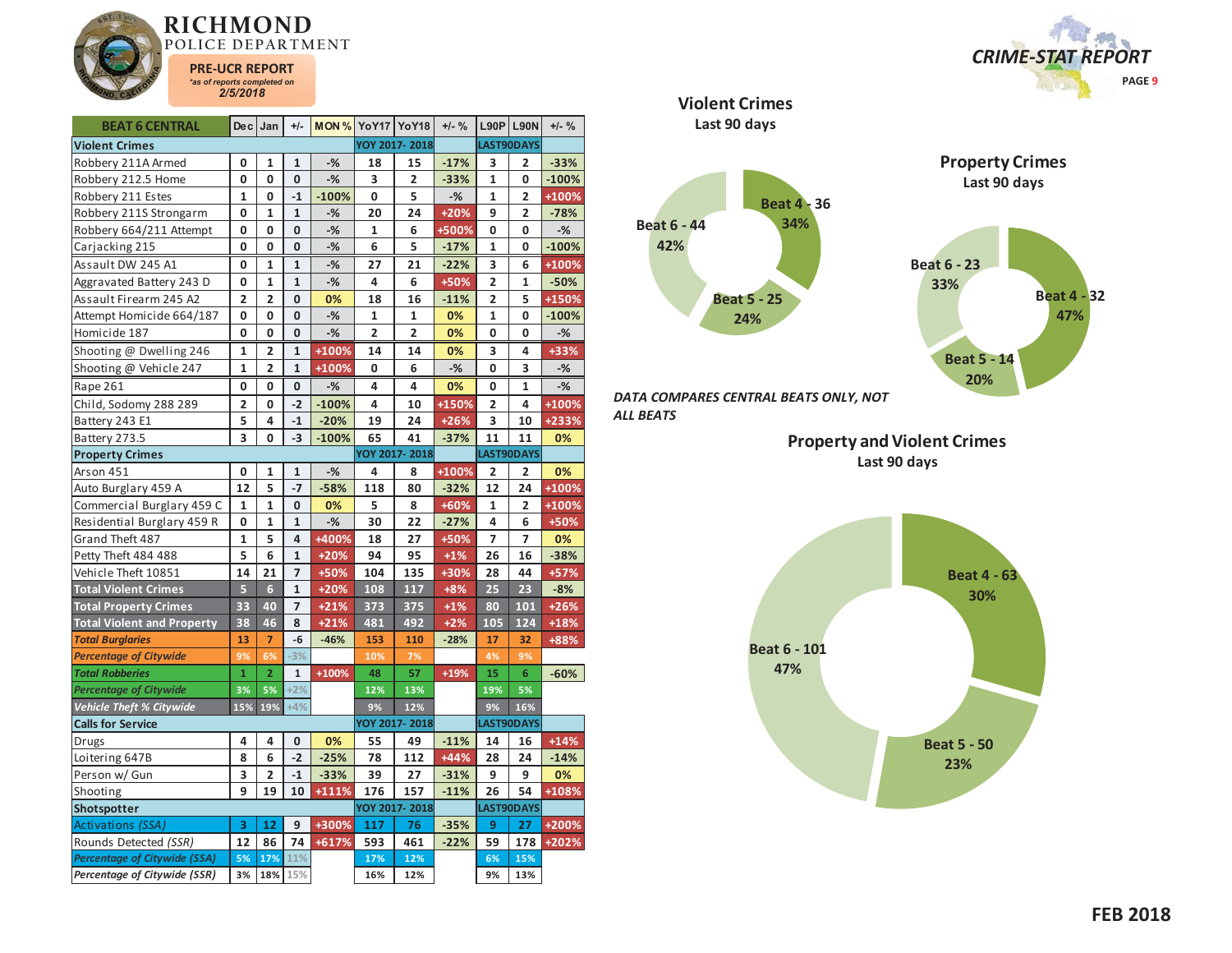



| <b>NORTHERN PART 1 CRIMES</b>     |                         |                |                |                         |                | Jan Feb Mar Apr May Jun Jul Aug Sep Oct Nov Dec |                          |                         |                         |                |                   |                         | <b>Month</b><br>% | 2 year                        | <b>SD</b><br>(1SD)      |                                     | YTD2017 YTD2018     | <b>YTD</b><br>% |                        | YOY2017 YOY2018        | YOY<br>% | Last 90<br><b>Previous Current</b> | Last 90        | L90<br>% |
|-----------------------------------|-------------------------|----------------|----------------|-------------------------|----------------|-------------------------------------------------|--------------------------|-------------------------|-------------------------|----------------|-------------------|-------------------------|-------------------|-------------------------------|-------------------------|-------------------------------------|---------------------|-----------------|------------------------|------------------------|----------|------------------------------------|----------------|----------|
| <b>VIOLENT CRIMES</b>             |                         |                |                |                         |                |                                                 | <b>Monthly</b>           |                         |                         |                |                   |                         |                   | avg                           |                         | Quantiative statistics Year vs Year |                     |                 |                        | 12 months vs 12 months |          |                                    | Last 90 days   |          |
| [211A] Armed Robbery              | 11                      | $\overline{7}$ |                |                         | 10             |                                                 |                          |                         |                         | 7              | z                 | 8                       | +38%              | 5                             | 3                       | 5                                   | 11                  | +120%           | 49                     | 73                     | +49%     | 12                                 | 23             | +92%     |
| [212.5] Home Robbery              | $\overline{\mathbf{3}}$ | $\bf{0}$       |                |                         |                |                                                 |                          |                         |                         | $\mathbf{1}$   | $\bf{0}$          | $\overline{2}$          | +50%              | $\mathbf{1}$                  | $\mathbf{1}$            | 1                                   | 3                   | +200%           | 5                      | 10                     | +100%    | 4                                  | 5              | $+25%$   |
| [211E] Estes Robbery              | 0                       | $\overline{2}$ | n              |                         |                |                                                 |                          |                         | О                       | $\mathbf{0}$   | $\overline{2}$    | $\overline{1}$          | $-100%$           | $\mathbf{1}$                  | $\mathbf{1}$            | $\overline{2}$                      | 0                   | $-100%$         | 8                      | 11                     | +38%     | 1                                  | 3              | +200%    |
| [211S] Strongarm Robbery          | 3                       | $\overline{2}$ |                |                         |                |                                                 | 10                       | $\overline{\mathbf{3}}$ | Δ                       | 3              | 6                 | $\overline{\mathbf{3}}$ | 0%                | 5                             | $\overline{2}$          | $\overline{a}$                      | 3                   | $-25%$          | 58                     | 54                     | $-7%$    | 10                                 | 12             | +20%     |
| [664/211] Attempted Robbery       | 3                       | $\mathbf{0}$   | $\overline{2}$ |                         |                |                                                 |                          |                         | $\overline{1}$          | $\overline{1}$ | $\overline{2}$    | $\Omega$                | $-$ %             | $\mathbf{1}$                  | $\mathbf{1}$            | $\overline{2}$                      | 3                   | +50%            | 4                      | 14                     | +250%    | 3                                  | 5              | $+67%$   |
| [215] Carjacking                  | $\mathbf{1}$            | 1              |                |                         |                |                                                 |                          |                         | О                       | $\mathbf{0}$   | $\overline{2}$    | $\mathbf{1}$            | 0%                | $\mathbf{1}$                  | $\mathbf{1}$            | 0                                   | 1                   | $-%$            | 8                      | 10                     | $+25%$   | 0                                  | 4              | $-%$     |
| [245 A1] Assault D. Weapon        | $\mathbf{1}$            | $\mathbf{1}$   |                |                         |                |                                                 |                          | В                       | 6                       | $\overline{2}$ | $\overline{1}$    | $\overline{2}$          | $-50%$            | 3                             | $\overline{2}$          | 5                                   | $\mathbf{1}$        | $-80%$          | 42                     | 41                     | $-2%$    | 11                                 | 4              | $-64%$   |
| [243 D] Aggravated Battery        | $\mathbf{1}$            | ŋ              |                |                         |                |                                                 |                          |                         | 3                       | $\mathbf{1}$   | $\Omega$          | $\mathbf{1}$            | 0%                | 1                             | $\mathbf{1}$            | $\overline{2}$                      | $\mathbf{1}$        | $-50%$          | 16                     | 14                     | $-13%$   | 6                                  | $\overline{2}$ | $-67%$   |
| [245 A2] Assault with Firearm     | $\mathbf 0$             | $\Omega$       |                |                         |                |                                                 |                          |                         |                         | $\overline{1}$ | $\overline{2}$    | $\overline{a}$          | $-100%$           | $\mathbf{1}$                  | $\mathbf{1}$            | $\overline{\mathbf{3}}$             | 0                   | $-100%$         | 17                     | 14                     | $-18%$   | $\overline{2}$                     | 6              | +200%    |
| [664/187] Attempted Homicide      | $\mathbf{0}$            | ŋ              |                |                         |                |                                                 |                          | ŋ                       |                         | $\overline{0}$ | $\Omega$          | $\Omega$                | $-$ %             | 0                             | $\Omega$                | $\Omega$                            | 0                   | $-$ %           | $\mathbf{1}$           | 3                      | +200%    | $\mathbf{1}$                       | 0              | $-100%$  |
| [187] Homicide                    | $\mathbf{0}$            | $\Omega$       | በ              |                         |                |                                                 |                          |                         | O                       | $\mathbf{0}$   | $\overline{2}$    | $\mathbf{0}$            | $-$ %             | $\mathbf{1}$                  | $\mathbf{1}$            | $\mathbf{1}$                        | 0                   | $-100%$         | 10                     | 4                      | $-60%$   | $\Omega$                           | $\overline{2}$ | $-$ %    |
| [246] Shooting @ Dwelling         | 5                       | 6              |                |                         |                |                                                 |                          |                         |                         |                | $\bf{0}$          | $\overline{2}$          | +150%             | 3                             | $\overline{2}$          | 3                                   | 5.                  | $+67%$          | 24                     | 40                     | $+67%$   | 9                                  | 7              | $-22%$   |
| [247] Shooting @ Vehicle          | $\mathbf{1}$            | $\overline{0}$ | 0              |                         |                |                                                 |                          |                         |                         | 1              | $\bf{0}$          | $\mathbf{0}$            | $-%$              | 0                             | 1                       | 1                                   | 1                   | 0%              | 5                      | 6                      | $+20%$   | 4                                  | 1              | $-75%$   |
| [261] Rape                        | $\mathbf{0}$            | n              |                |                         |                |                                                 |                          |                         |                         |                | $\overline{1}$    | $\Delta$                | $-100%$           | $\mathbf{1}$                  | $\mathbf{1}$            | 0                                   | 0                   | $-%$            | 12                     | 10                     | $-17%$   | 3                                  | 5              | +67%     |
| [288, 289] Child, Sodomy          | $\mathbf{0}$            | $\Omega$       |                |                         |                |                                                 |                          |                         |                         | $\overline{0}$ | $\overline{2}$    | $\mathbf{1}$            | $-100%$           | $\mathbf{1}$                  | $\mathbf{1}$            | 1                                   | 0                   | $-100%$         | 8                      | 11                     | +38%     | $\mathbf 0$                        | 3              | $-%$     |
| [243 E1] Domestic Battery         | $\overline{2}$          | $\overline{2}$ |                |                         |                |                                                 |                          | 3                       | ĥ                       | 3              | $\overline{a}$    | $\overline{2}$          | 0%                | 5                             | $\overline{2}$          | $\mathbf{1}$                        | $\overline{2}$      | +100%           | 64                     | 46                     | $-28%$   | 12                                 | 8              | $-33%$   |
| [273.5] Domestic Battery          | 8                       | $\overline{9}$ | 16             | q                       | q              | 10                                              | 7                        | $12$                    | $\overline{\mathbf{3}}$ | 10             | $12 \overline{ }$ | 12                      | $-33%$            | q                             | $\overline{\mathbf{3}}$ | $\mathbf{8}$                        | 8                   | 0%              | 109                    | 117                    | $+7%$    | 25                                 | 32             | +28%     |
| <b>PROPERTY CRIMES</b>            |                         |                |                |                         |                |                                                 | <b>Monthly</b>           |                         |                         |                |                   |                         |                   |                               |                         | Quantiative statistics Year vs Year |                     |                 | 12 months vs 12 months |                        |          | Last 90 days                       |                |          |
| [451] Arson                       | $\mathbf{1}$            |                |                |                         | $\overline{2}$ | $\overline{\mathbf{z}}$                         | $\overline{\phantom{a}}$ | $\Omega$                | $\mathbf{0}$            | $\Omega$       | $\mathbf{0}$      | $\mathbf{0}$            | $-$ %             | $\mathbf{1}$                  | $\mathbf{1}$            | $\overline{2}$                      | 1                   | $-50%$          | 10                     | 10                     | 0%       | $\mathbf 0$                        | 1              | $-$ %    |
| [459A] Auto Burglary              | 38                      | 47             | 33             | 39                      | 32             | 43                                              | 38                       | 43                      | 37                      | 57             | 38                | 35                      | +9%               | 35                            | 9                       | 36                                  | 38                  | $+6%$           | 358                    | 480                    | +34%     | 137                                | 111            | $-19%$   |
| [459C] Commercial Burglary        | 5                       | 8              | 5              |                         | 3              |                                                 | 4                        | 5                       | 11                      | 9              | 6                 | 9                       | $-44%$            | 6                             | $\overline{2}$          | 5                                   | 5                   | 0%              | 66                     | 76                     | $+15%$   | 25                                 | 20             | $-20%$   |
| [459R] Residential Burglary       | 24                      | 33             | 22             | 20                      | 17             | 23                                              | 21                       | 18                      | 12                      | $\overline{6}$ | 18                | 17                      | $+41%$            | 19                            | 5                       | 20                                  | 24                  | +20%            | 222                    | 231                    | $+4%$    | 36                                 | 59             | $+64%$   |
| [487] Grand Theft                 | 8                       | 5              | 6              |                         |                |                                                 | 8                        | 5                       | 11                      | g              | 12                | 10                      | $-20%$            | 9                             | 3                       | 11                                  | 8                   | $-27%$          | 123                    | 102                    | $-17%$   | 27                                 | 30             | $+11%$   |
| [484G/488/484] Petty Theft        | 27                      | 32             | 43             | 37                      | 32             | 39                                              | 48                       | 32                      | 25                      | 31             | 32                | 40                      | $-33%$            | 35                            | $\overline{7}$          | 53                                  | 27                  | $-49%$          | 416                    | 418                    | $+0%$    | 88                                 | 99             | $+13%$   |
| [10851] Vehicle Theft             | 29                      | 51             | 46             | 42                      | 43             | 18                                              | 37                       | 59                      | 33 <sup>3</sup>         | 40             | 21                | 35                      | $-17%$            | 43                            | 11                      | 64                                  | 29                  | $-55%$          | 574                    | 454                    | $-21%$   | 132                                | 85             | $-36%$   |
| <b>Total Violent Crimes</b>       | 23                      | 13             | 21             | 23                      | 32             | 25                                              | 28                       | 19                      | 17                      | 17             | 24                | 27                      | $-15%$            | 21                            | 5                       | 26                                  | 23                  | $-12%$          | 238                    | 269                    | $+13%$   | 53                                 | 74             | +40%     |
| <b>Total Property Crimes</b>      |                         |                |                |                         |                | 132 178 155 152 140 138 158 164 129 152 127 146 |                          |                         |                         |                |                   |                         | $-10%$            | 148                           | 16                      | 191                                 | 132                 | $-31%$          | 1,769                  | 1,771                  | $+0%$    | 445                                | 405            | $-9%$    |
| <b>Total Violent and Property</b> | 155                     |                |                |                         |                | 191 176 175 172 163 186 183 146 169             |                          |                         |                         |                |                   | 151 173                 | $-10%$            | 169                           | 17                      | 217                                 | 155                 | $-29%$          | 2.007                  | 2.040                  | $+2%$    | 498                                | 479            | $-4%$    |
| <b>Total Aggravated Assaults</b>  | $\overline{2}$          | $\mathbf{1}$   | $\mathbf{z}$   | 6                       | 10             | 9                                               | $\mathbf{q}$             | 6                       | 10                      | 4              | 5                 | $\overline{7}$          | $-71%$            | $\overline{7}$                | 3                       | 11                                  | $\overline{2}$      | $-82%$          | 86                     | 76                     | $-12%$   | 20                                 | 14             | $-30%$   |
| <b>Total Burglaries</b>           | 67                      | 88             | 60             | 66                      | 52             | 70                                              | 63                       | 66                      | 60                      | 72             | 62                | 61                      | $+10%$            | 60                            | 10                      | 61                                  | 67                  | $+10%$          | 646                    | 787                    | $+22%$   | 198                                | 190            | $-4%$    |
| <b>Total Robberies</b>            | 21                      | 12             | 13             | 14                      | 18             | <b>16</b>                                       | 17                       | 12                      | 6                       | 12             | 16                | 15                      | $+40%$            | 13                            | 4                       | 14                                  | 21                  | +50%            | 132                    | 172                    | +30%     | 30                                 | 52             | +73%     |
|                                   |                         |                |                |                         |                |                                                 |                          |                         |                         |                |                   |                         |                   |                               |                         |                                     |                     |                 |                        |                        |          |                                    |                |          |
| <b>CALLS FOR SERVICE</b>          |                         |                |                |                         |                |                                                 |                          | <b>Monthly</b>          |                         |                |                   |                         |                   | <b>Quantiative statistics</b> |                         |                                     | <b>Year vs Year</b> |                 | 12 months vs 12 months |                        |          | Last 90 days                       |                |          |
| Drugs                             | 6                       | 6              | 10             |                         |                |                                                 |                          |                         | 12                      | 8              | 8                 | 13                      | $-54%$            | $\overline{7}$                | 3                       | 3                                   | 6                   | +100%           | 82                     | 91                     | $+11%$   | 28                                 | 27             | $-4%$    |
| Loitering 647B                    | 36                      | 19             | 14             | 31                      | 24             | 12                                              | 16                       | 13                      | 23                      | 36             | 23                | 35                      | $+3%$             | 21                            | 8                       | $\overline{7}$                      | 36                  | +414%           | 236                    | 282                    | +19%     | 72                                 | 94             | $+31%$   |
| Person with gun                   | 8                       | 7              | $\overline{a}$ | $\overline{\mathbf{3}}$ | з              |                                                 |                          | 5                       | Δ                       | G              | 8                 | 6                       | $+33%$            | 5                             | $\overline{2}$          | $\overline{a}$                      | 8                   | +100%           | 52                     | 63                     | $+21%$   | 14                                 | 22             | +57%     |
| Shooting                          | 35                      | 22             | 24             | 37                      | 24             | 52 <sub>2</sub>                                 | 45                       | 27                      | 36                      | 29             | 30 <sup>1</sup>   | 26                      | $+35%$            | 30                            | 8                       | 34                                  | 35                  | $+3%$           | 344                    | 387                    | $+13%$   | 92                                 | 91             | $-1%$    |

**SHOTSPOTTER Monthly Monthly Quantiative statistics Year vs Year 12 months vs 12 months 12 months Last 90 days** 

Activations **13 13 17 13 9 9 12 18 12 9 8 8 +63%**Rounds Detected**102 76 87 72 73 41 45 70 50 34 24 28 +264%**

**Red boxes = 2017 data** 

**10 4 5 13 +160% 92 141 +53% 39 29 -26%**

**45 25 17 102 +500% 380 702 +85% 154 154 0%**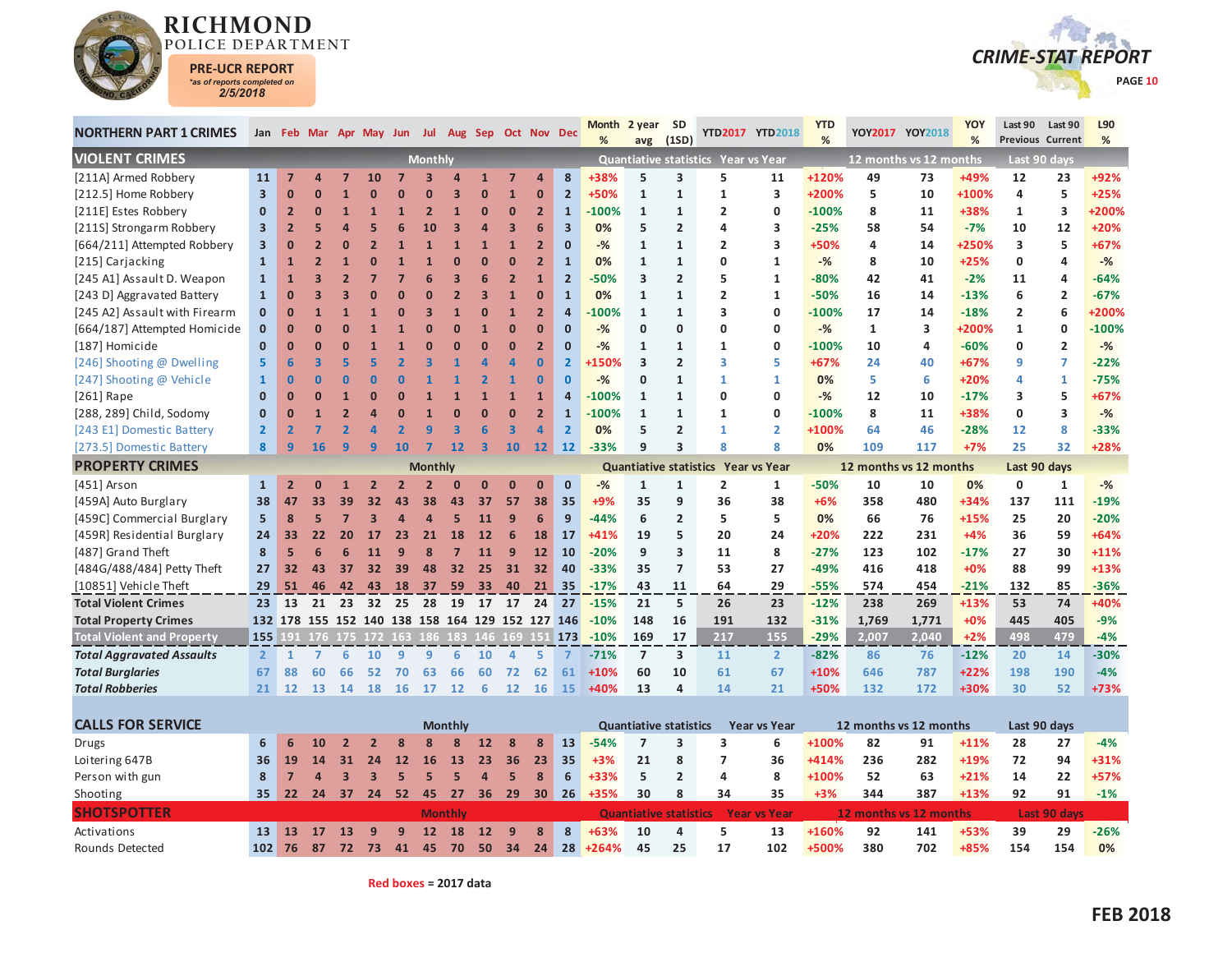



| <b>BEAT 7 NORTHERN</b>              |                | $Dec$ Jan               | $+/-$                   | <b>MON % YoY17 YoY18</b> |                |                         | $+/-$ % | <b>L90P</b>    | <b>L90N</b>             | $+/-$ %      | <b>BEAT 8 NORTHERN</b>            | De <sub>c</sub>         | Jan              | $+/-$                   | <b>MON % YoY17 YoY18</b> |                         |                         | $+/-$ %      | L90P           | <b>L90N</b>             | $+/-$ % |
|-------------------------------------|----------------|-------------------------|-------------------------|--------------------------|----------------|-------------------------|---------|----------------|-------------------------|--------------|-----------------------------------|-------------------------|------------------|-------------------------|--------------------------|-------------------------|-------------------------|--------------|----------------|-------------------------|---------|
| <b>Violent Crimes</b>               |                |                         |                         |                          | YOY 2017-2018  |                         |         |                | <b>LAST90DAYS</b>       |              | <b>Violent Crimes</b>             |                         |                  |                         |                          |                         | YOY 2017-2018           |              | LAST90DAYS     |                         |         |
| Robbery 211A Armed                  | $\overline{7}$ | 5                       | $-2$                    | $-29%$                   | 35             | 48                      | +37%    | 8              | 16                      | +100%        | Robbery 211A Armed                | $\mathbf{1}$            | 6                | 5                       | +500%                    | 13                      | 25                      | +92%         | 4              | $\overline{7}$          | +75%    |
| Robbery 212.5 Home                  | $\overline{2}$ | $\mathbf 1$             | $\mathbf{-1}$           | $-50%$                   | $\mathbf{1}$   | 5                       | +400%   | $\overline{2}$ | $\overline{\mathbf{3}}$ | +50%         | Robbery 212.5 Home                | $\mathbf 0$             | $\mathbf{1}$     | $\mathbf 1$             | $-%$                     | $\mathbf{1}$            | $\overline{\mathbf{3}}$ | <b>+200%</b> | $\mathbf{1}$   | $\mathbf{1}$            | 0%      |
| Robbery 211 Estes                   | 0              | $\mathbf 0$             | $\mathbf 0$             | $-$ %                    | 3              | 3                       | $-$ %   | $\mathbf{1}$   | $\mathbf{0}$            | $-100%$      | Robbery 211 Estes                 | $\mathbf{1}$            | $\mathbf 0$      | $\mathbf{-1}$           | $-100%$                  | 5                       | 8                       | $-$ %        | 0              | 3                       | $-$ %   |
| Robbery 211S Strongarm              | 3              | $\overline{2}$          | $-1$                    | $-33%$                   | 50             | 41                      | $-18%$  | 6              | 10                      | $+67%$       | Robbery 211S Strongarm            | $\mathbf 0$             | $\mathbf{1}$     | $\mathbf 1$             | $-$ %                    | 6                       | 11                      | +83%         | 3              | $\overline{2}$          | $-33%$  |
| Robbery 664/211 Attempt             | 0              | 3                       | $\overline{\mathbf{3}}$ | $-$ %                    | $\mathbf{1}$   | 12                      | +1100%  | 3              | $\overline{a}$          | +33%         | Robbery 664/211 Attempt           | 0                       | $\mathbf 0$      | $\mathbf 0$             | $-$ %                    | 3                       | $\mathbf{1}$            | $-67%$       | 0              | $\mathbf 0$             | $-$ %   |
| Carjacking 215                      | $\mathbf{1}$   | $\mathbf 0$             | $-1$                    | $-100%$                  | 8              | 9                       | $+13%$  | $\mathbf{0}$   | $\overline{\mathbf{3}}$ | $-$ %        | Carjacking 215                    | $\mathbf 0$             | $\mathbf 0$      | $\mathbf 0$             | $-%$                     | $\mathbf 0$             | $\mathbf{0}$            | $-$ %        | $\mathbf{0}$   | 0                       | $-$ %   |
| Assault DW 245 A1                   | $\mathbf{1}$   | $\mathbf{1}$            | $\mathbf 0$             | 0%                       | 31             | 30                      | $-3%$   | 9              | 3                       | $-67%$       | Assault DW 245 A1                 | $\mathbf{1}$            | $\mathbf 0$      | $-1$                    | $-100%$                  | 10                      | 10                      | 0%           | $\mathbf{1}$   | $\mathbf{1}$            | 0%      |
| Aggravated Battery 243 D            | $\mathbf 0$    | $\mathbf{1}$            | $\mathbf{1}$            | $-$ %                    | 12             | 9                       | $-25%$  | 6              | $\mathbf{1}$            | $-83%$       | Aggravated Battery 243 D          | 0                       | $\mathbf 0$      | $\mathbf 0$             | $-$ %                    | 4                       | $\overline{\mathbf{4}}$ | 0%           | $\mathbf 0$    | $\mathbf{0}$            | $-$ %   |
| Assault Firearm 245 A2              | 0              | $\mathbf 0$             | $\mathbf 0$             | $-$ %                    | 10             | 5                       | $-50%$  | 0              | $\mathbf{0}$            | $-$ %        | Assault Firearm 245 A2            | 4                       | $\pmb{0}$        | $-4$                    | $-100%$                  | 6                       | 8                       | +33%         | $\mathbf{1}$   | 6                       | 500%    |
| Attempt Homicide 664/187            | $\mathbf{0}$   | $\mathbf 0$             | $\mathbf{0}$            | $-$ %                    | $\mathbf 0$    | $\mathbf{1}$            | $-$ %   | $\mathbf{1}$   | $\mathbf{0}$            | 100%         | Attempt Homicide 664/187          | $\mathbf 0$             | $\mathbf 0$      | $\mathbf{0}$            | $-%$                     | $\mathbf{1}$            | $\mathbf{1}$            | 0%           | $\mathbf{0}$   | $\mathbf 0$             | $-%$    |
| Homicide 187                        | 0              | $\mathbf 0$             | $\mathbf 0$             | $-$ %                    | $\mathbf{1}$   | $\overline{2}$          | +100%   | 0              | $\mathbf 0$             | $-$ %        | Homicide 187                      | $\mathbf 0$             | $\pmb{0}$        | $\mathbf 0$             | $-$ %                    | $\overline{\mathbf{3}}$ | $\mathbf{1}$            | $-67%$       | $\mathbf 0$    | $\mathbf 0$             | $-$ %   |
| Shooting @ Dwelling 246             | $\mathbf{1}$   | 3                       | $\overline{2}$          | +200%                    | 11             | 23                      | +109%   | 5              | $\overline{\mathbf{a}}$ | $-20%$       | Shooting @ Dwelling 246           | 1                       | $\mathbf{1}$     | $\mathbf 0$             | 0%                       | 10                      | 16                      | +60%         | 4              | $\overline{2}$          | $-50%$  |
| Shooting @ Vehicle 247              | $\mathbf{0}$   | $\mathbf 0$             | $\mathbf 0$             | $-$ %                    | 3              | $\overline{\mathbf{3}}$ | 0%      | 3              | $\mathbf 0$             | $-100%$      | Shooting @ Vehicle 247            | $\mathbf 0$             | $\mathbf{1}$     | $\mathbf{1}$            | $-$ %                    | $\mathbf{1}$            | $\overline{\mathbf{3}}$ | <b>+200%</b> | $\mathbf{1}$   | $\mathbf{1}$            | 0%      |
| Rape 261                            | 3              | 0                       | $-3$                    | $-100%$                  | 9              | 8                       | $-11%$  | $\overline{2}$ | 4                       | +100%        | Rape 261                          | 1                       | 0                | $-1$                    | $-100%$                  | $\overline{2}$          | $\overline{2}$          | 0%           | 1              | 1                       | 0%      |
| Child, Sodomy 288 289               | 0              | $\mathbf 0$             | $\mathbf 0$             | $-$ %                    | 5              | 6                       | $+20%$  | 0              | $\overline{2}$          | $-$ %        | Child, Sodomy 288 289             | $\mathbf{1}$            | $\mathbf 0$      | $^{\text{{\small -1}}}$ | $-100%$                  | $\overline{\mathbf{3}}$ | $\overline{\mathbf{3}}$ | 0%           | $\mathbf 0$    | $\mathbf{1}$            | $-$ %   |
| Battery 243 E1                      | $\overline{2}$ | $\mathbf{1}$            | $-1$                    | $-50%$                   | 33             | 26                      | $-21%$  | 9              | 5                       | $-44%$       | Battery 243 E1                    | 0                       | $\mathbf{1}$     | $\mathbf{1}$            | $-%$                     | 22                      | 17                      | $-23%$       | $\overline{2}$ | $\overline{\mathbf{3}}$ | +50%    |
| Battery 273.5                       | $\overline{4}$ | $\mathbf{1}$            | $-3$                    | $-75%$                   | 51             | 43                      | $-16%$  | 12             | 10                      | $-17%$       | Battery 273.5                     | $\overline{7}$          | $\overline{7}$   | $\mathbf 0$             | 0%                       | 50                      | 65                      | +30%         | 12             | 20                      | +67%    |
| <b>Property Crimes</b>              |                |                         |                         |                          |                | YOY 2017-2018           |         |                | LAST90DAYS              |              | <b>Property Crimes</b>            |                         |                  |                         |                          |                         | YOY 2017-2018           |              | AST90DAYS      |                         |         |
| Arson 451                           | $\mathbf 0$    | $\mathbf 0$             | $\mathbf 0$             | $-$ %                    | $\overline{7}$ | 8                       | $+14%$  | $\mathbf 0$    | $\mathbf 0$             | $-$ %        | Arson 451                         | $\mathbf 0$             | $\mathbf{1}$     | $\mathbf{1}$            | $-%$                     | 3                       | $\overline{2}$          | $-33%$       | $\mathbf 0$    | $\mathbf{1}$            | $-$ %   |
| Auto Burglary 459 A                 | 13             | 21                      | 8                       | $+62%$                   | 168            | 187                     | $+11%$  | 41             | 45                      | $+10%$       | Auto Burglary 459 A               | 21                      | 16               | $-5$                    | $-24%$                   | 156                     | 264                     | +69%         | 87             | 63                      | $-28%$  |
| Commercial Burglary 459 C           | 5              | $\overline{a}$          | $-1$                    | $-20%$                   | 29             | 45                      | +55%    | 18             | 11                      | $-39%$       | Commercial Burglary 459 C         | 4                       | $\mathbf{1}$     | $-3$                    | $-75%$                   | 32                      | 26                      | $-19%$       | 8              | $\overline{7}$          | $-13%$  |
| Residential Burglary 459 R          | 8              | 11                      | $\overline{\mathbf{3}}$ | +38%                     | 115            | 119                     | $+3%$   | 20             | 24                      | +20%         | Residential Burglary 459 R        | 5                       | $\overline{7}$   | $\mathbf 2$             | +40%                     | 52                      | 67                      | $+29%$       | 8              | 18                      | +125%   |
| Grand Theft 487                     | 4              | $\overline{\mathbf{3}}$ | $-1$                    | $-25%$                   | 49             | 49                      | 0%      | 15             | 13                      | $-13%$       | Grand Theft 487                   | 8                       | 4                | $-4$                    | $-50%$                   | 62                      | 54                      | $-13%$       | 12             | 18                      | +50%    |
| Petty Theft 484 488                 | 25             | 13                      | $-12$                   | $-48%$                   | 199            | 210                     | $+6%$   | 50             | 58                      | $+16%$       | Petty Theft 484 488               | 10                      | 9                | $^{\rm -1}$             | $-10%$                   | 177                     | 165                     | $-7%$        | 34             | 28                      | $-18%$  |
| Vehicle Theft 10851                 | 22             | 16                      | $-6$                    | $-27%$                   | 346            | 293                     | $-15%$  | 94             | 51                      | $-46%$       | Vehicle Theft 10851               | 15                      | 10               | $-5$                    | $-33%$                   | 185                     | 131                     | $-29%$       | 34             | 31                      | $-9%$   |
| <b>Total Violent Crimes</b>         | 17             | 13                      | $-4$                    | $-24%$                   | 166            | 179                     | $+8%$   | 38             | 46                      | $+21%$       | <b>Total Violent Crimes</b>       | $\overline{9}$          | $\boldsymbol{8}$ | $-1$                    | $-11%$                   | 57                      | 77                      | +35%         | 11             | 22                      | +100%   |
| <b>Total Property Crimes</b>        | 77             | 68                      | $-9$                    | $-12%$                   | 913            | 911                     | $-0%$   | 238            | 202                     | $-15%$       | <b>Total Property Crimes</b>      | 63                      | 48               | $-15$                   | $-24%$                   | 667                     | 709                     | $+6%$        | 183            | 166                     | $-9%$   |
| <b>Total Violent and Property</b>   | 94             | 81                      | $-13$                   | $-14%$                   | 1.079          | 1.090                   | $+1%$   | 276            | 248                     | $-10%$       | <b>Total Violent and Property</b> | 72                      | 56               | $-16$                   | $-22%$                   | 724                     | 786                     | $+9%$        | 194            | 188                     | $-3%$   |
| <b>Total Burglaries</b>             | 26             | 36                      | 10                      | +38%                     | 312            | 351                     | $+13%$  | 79             | 80                      | $+1%$        | <b>Total Burglaries</b>           | 30                      | 24               | $-6$                    | $-20%$                   | 240                     | 357                     | +49%         | 103            | 88                      | $-15%$  |
| <b>Percentage of Citywide</b>       | 18%            | 30%                     | $-129$                  |                          | 21%            | 21%                     |         | 19%            | 22%                     |              | <b>Percentage of Citywide</b>     | 21%                     | 209              | $-1%$                   |                          | 16%                     | 21%                     |              | 25%            | 24%                     |         |
| <b>Total Robberies</b>              | 13             | 11                      | $-2$                    | $-15%$                   | 98             | 118                     | $+20%$  | 20             | 36                      | +80%         | <b>Total Robberies</b>            | $\overline{2}$          | 8                | 6                       | +300%                    | 28                      | 48                      | $+71%$       | 8              | 13                      | +63%    |
| <b>Percentage of Citywide</b>       | 36%            | 25%                     | $-11%$                  |                          | 25%            | 27%                     |         | 26%            | 31%                     |              | Percentage of Citywide            | 6%                      | 18%              | $+13%$                  |                          | 7%                      | 11%                     |              | 10%            | 11%                     |         |
| Vehicle Theft % Citywide            | 23%            | 14%                     | $-9%$                   |                          | 29%            | 24%                     |         | 30%            | 19%                     |              | Vehicle Theft % Citywide          | 16%                     | 9%               | $-7%$                   |                          | 15%                     | 11%                     |              | 11%            | 11%                     |         |
| <b>Calls for Service</b>            |                |                         |                         |                          |                | YOY 2017-2018           |         |                | <b>LAST90DAYS</b>       |              | <b>Calls for Service</b>          |                         |                  |                         |                          |                         | YOY 2017-2018           |              | LAST90DAYS     |                         |         |
| Drugs                               | 9              | 24                      | 15                      | +167%                    | 43             | 78                      | +81%    | 20             | 39                      | +95%         | Drugs                             | 4                       | $\overline{2}$   | $-2$                    | $-50%$                   | 27                      | 24                      | $-11%$       | 6              | 6                       | 0%      |
| Loitering 647B                      | 31             | 36                      | 5                       | $+16%$                   | 247            | 273                     | $+11%$  | 70             | 88                      | $+26%$       | Loitering 647B                    | $\overline{\mathbf{3}}$ | 3                | $\mathbf 0$             | 0%                       | 15                      | 15                      | 0%           | $\overline{2}$ | $\overline{7}$          | +250%   |
| Person with gun                     | $\overline{2}$ | 3                       | $\mathbf{1}$            | +50%                     | 39             | 30                      | $-23%$  | 6              | 12                      | <b>+100%</b> | Person with gun                   | 4                       | 5                | $\mathbf 1$             | $+25%$                   | 18                      | 23                      | $+28%$       | 6              | 9                       | +50%    |
| Shooting                            | 17             | 4                       | $-13$                   | $-76%$                   | 183            | 214                     | $+17%$  | 55             | 36                      | $-35%$       | Shooting                          | 8                       | $\overline{7}$   | $-1$                    | $-13%$                   | 137                     | 108                     | $-21%$       | 22             | 24                      | +9%     |
| Shotspotter                         |                |                         |                         |                          |                | YOY 2017-2018           |         |                | LAST90DAYS              |              | Shotspotter                       |                         |                  |                         |                          |                         | YOY 2017-2018           |              |                | AST90DAYS               |         |
| <b>Activations (SSA)</b>            | $\overline{2}$ | 11                      | 9                       | +450%                    | 61             | 93                      | $+52%$  | 29             | 20                      | $-31%$       | Activations (SSA)                 | 6                       | $\overline{2}$   | $-4$                    | $-67%$                   | 31                      | 47                      | $+52%$       | $\overline{9}$ | 9                       | 0%      |
| Rounds Detected (SSR)               | 15             | 86                      | 71                      | +473%                    | 231            | 475                     | +106%   | 118            | 122                     | $+3%$        | Rounds Detected (SSR)             | 13                      | 16               | $\overline{\mathbf{3}}$ | $+23%$                   | 149                     | 231                     | +55%         | 40             | 32                      | $-20%$  |
| <b>Percentage of Citywide (SSA)</b> | 4%             | 15%                     | 12%                     |                          | 9%             | 14%                     |         | 19%            | 11%                     |              | Percentage of Citywide (SSA)      | 11%                     | 3%               | $-8%$                   |                          | 5%                      | 7%                      |              | 6%             | 5%                      |         |
| <b>Percentage of Citywide (SSR)</b> | 4%             | 18%                     | 14%                     |                          | 6%             | 13%                     |         | 18%            | 9%                      |              | Percentage of Citywide (SSR)      | 3%                      | 3%               | 0%                      |                          | 4%                      | 6%                      |              | 6%             | 2%                      |         |